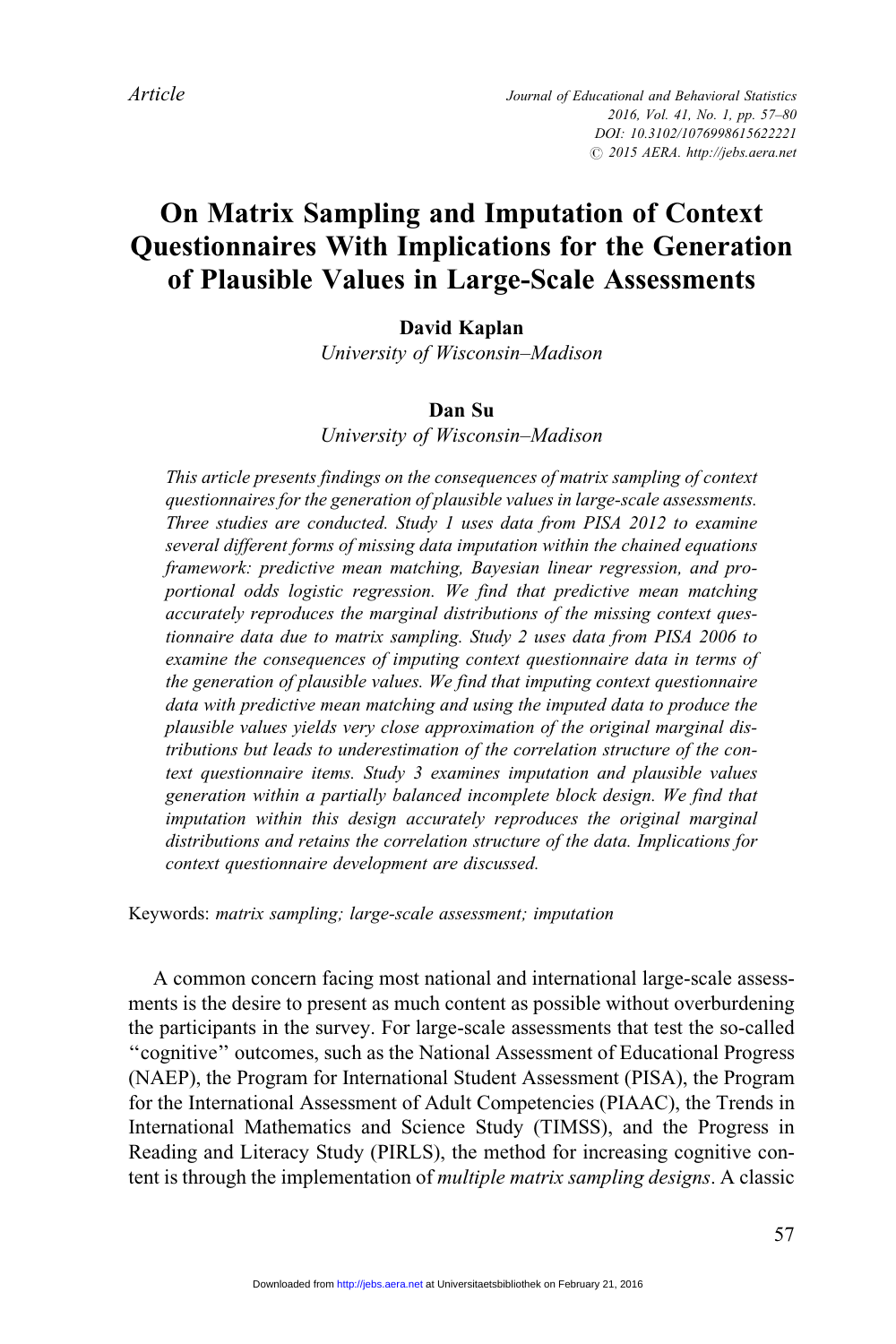study of multiple matrix sampling designs can be found in Shoemaker (1973) who provided procedural guidelines and computational formulas for a variety of matrix sampling designs. More recently, Frey, Hartig, and Rupp (2009) provided a didactic discussion of matrix sampling designs carefully outlining theoretical and practical implications for a variety of different designs. Gonzalez and Rutkowski (2010) also outlined a variety of matrix sampling designs and showed the impact of these designs on item and person parameter recovery in a simulation study of a large-scale assessment.

In addition to the cognitive assessments, policy makers and researchers alike have begun to focus attention on the context questionnaires (CQs) of large-scale assessments. CQs provide important exogenous and mediating variables for models predicting cognitive outcomes, and these variables have become important outcomes in their own right—often referred to as ''noncognitive outcomes.'' Given that policy priorities still focus largely on the cognitive side of the assessment, there are only three ways to expand the content of the CQ: (a) increase the assessment time for the CQ, (b) provide ''menus'' of optional questionnaires and let countries decide which questionnaires they wish to administer, or (c) matrix sample the CQ in a manner similar to the design of the cognitive instrument. At present, option (a) is simply not feasible. Option (b) is still possible, but it would make cross-country comparisons of noncognitive outcomes difficult. The technical consequences of option (c) form the focus of this article.

The purpose of this article is to examine the implications of matrix sampling of the CQ with respect to the generation of the plausible values (PVs) of the cognitive assessment. Our article consists of three interrelated studies. Study 1 presents a comparison of three imputation methods using data from PISA 2012 (Organization for Economic Cooperation and Development [OECD], 2013). We chose PISA 2012 because this was the first cycle of PISA and the only large-scale assessment to date that implemented a matrix sampling of the CQ. The goal of Study 1 is to provide empirical evidence of the differences among imputation methodologies and to choose an imputation methodology for the remaining studies.

In Study 2, we use data from PISA 2006 (OECD, 2006) to recreate the matrix sampling design used in PISA 2012 and to study the impact of matrix sampling and imputation of the CQ with respect to the generation of the PVs. Study 2 provides a partial replication of a recent study by Adams, Lietz, and Berezner (2013) described in more detail below.

In Study 3 using complete data from PISA 2006, we present an alternative matrix sampling design to the one used in PISA 2012 to examine how it might preserve the correlation structure among the CQ items and the PVs.

The organization of this article is as follows. In the next section, we describe the imputation methodology to be used in this article. This is followed by a description of how the imputation methodologies will be validated. After this, we describe the methods and results of Studies 1, 2, and 3, respectively. This article closes with a discussion of additional research that needs to be conducted as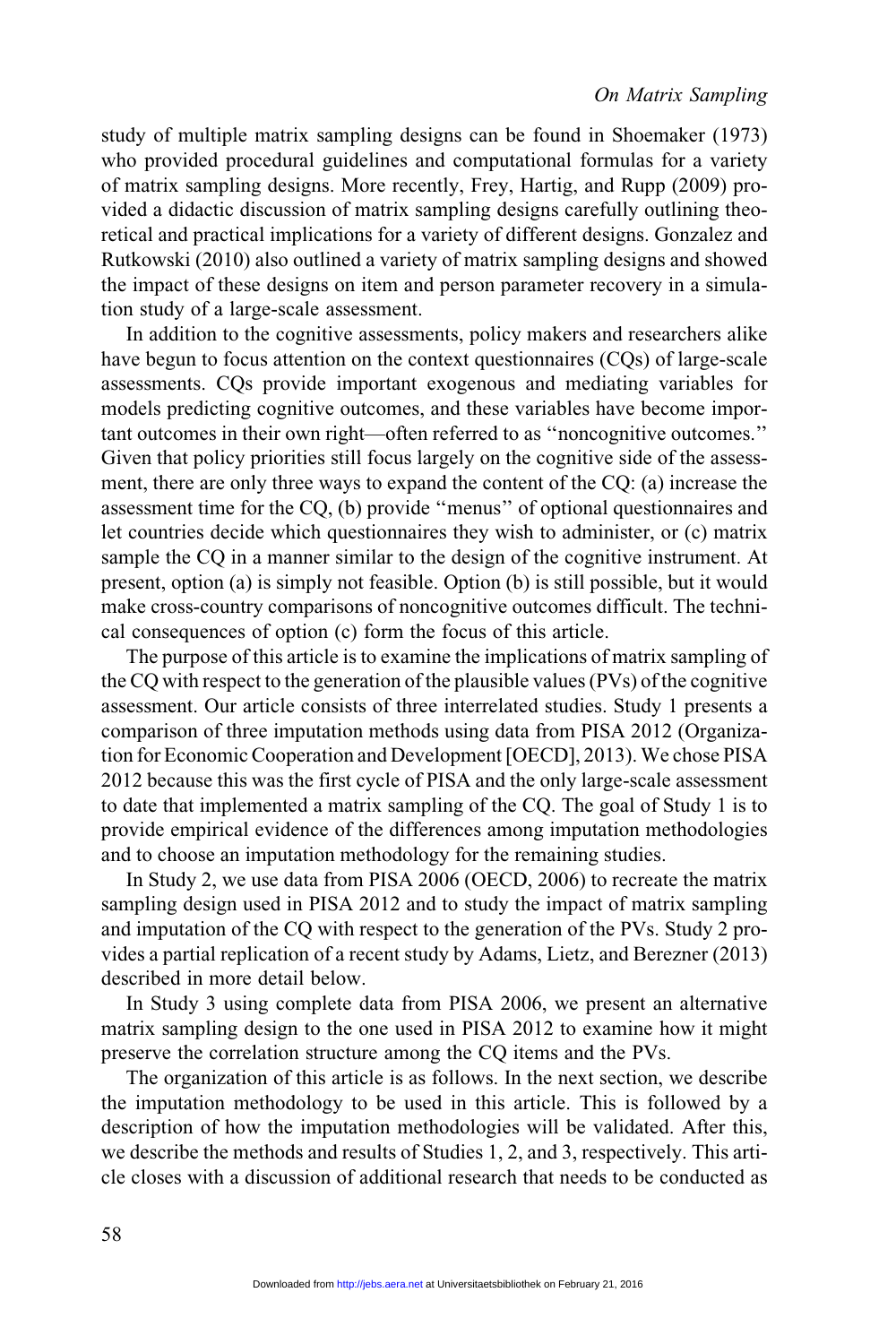well as operational considerations that need to be considered when deciding to implement CQ rotation.

#### Imputation Methodology

For this article, we will concentrate on issues related to the imputation of the CQ. In practice, this would then be followed by the use of the conditioning model for estimating latent proficiency distributions based on the fully imputed data (see Mislevy, 1991; Mislevy, Beaton, Kaplan, & Sheehan, 1992; von Davier, 2013). For imputation of the rotated CQ, a choice must be made regarding the imputation algorithm that would be used to fill in the missing data, and it is important to note that not all imputation algorithms provide the same results. As a consequence, validity criteria must be established.

We will describe three approaches within the fully conditional specification (chained equations) framework of missing data theory (van Buuren, 2012). These approaches follow a general Bayesian framework for imputation based on the fundamental work of Rubin (1987). Specifically, we will example *predictive mean* matching for all items and then Bayesian linear regression under the normal model for continuous items and *proportional odds logistic regression* for categorical items.

## Chained Equations

The chained equations approach uses a univariate regression model consistent with the scale of the variable with missing data to provide predicted values of the missing data given the observed data. Once a variable of interest is filled in, that variable, along with the items for which there is complete data, is used in a sequence to fill in another variable. Once the sequence is completed for all items with missing data, the posterior distribution of the regression parameters is obtained via Gibbs sampling, and the process is started again. The algorithm can run these sequences simultaneously  $m$  number of times obtaining  $m$  imputed data sets. This is the method used in the R program ''mice'' (van Buuren & Groothuis-Oudshoorn, 2010), which we will use for our analyses below.

#### Predictive Mean Matching

Let  $X_{obs}$  be the predictors with observed data and let  $X_{miss}$  be the predictors with missing data on the target variable  $\nu$ .

- 1. Obtain  $\hat{\beta}$  based on  $X_{obs}$  and let  $\tilde{\sigma}^2$  be a draw based on the deviations  $(y_{obs} - X_{obs}\hat{\beta})'(y_{obs} - X_{obs}\hat{\beta})/\tilde{g}$ , where  $\tilde{g}$  is a draw from a  $\chi^2$  distribution.
- 2. Draw  $\tilde{\beta} = \hat{\beta} + \tilde{\sigma} \tilde{z}_1 V^{1/2}$ , where  $V^{1/2}$  is the square root of the Cholesky decomposition of the cross-product matrix  $S = X'_{obs}X_{obs}$ , and  $z_1$  is p-dimensional vector of  $N(0, 1)$  random variates.
- 3. Calculate  $\tilde{\eta}(i,j) = |X_{obs,[i]}\hat{\beta} X_{miss,[j]}\tilde{\beta}$ where  $i = 1, 2, \ldots, n_1$  and  $j = 1, 2, \ldots, n_0.$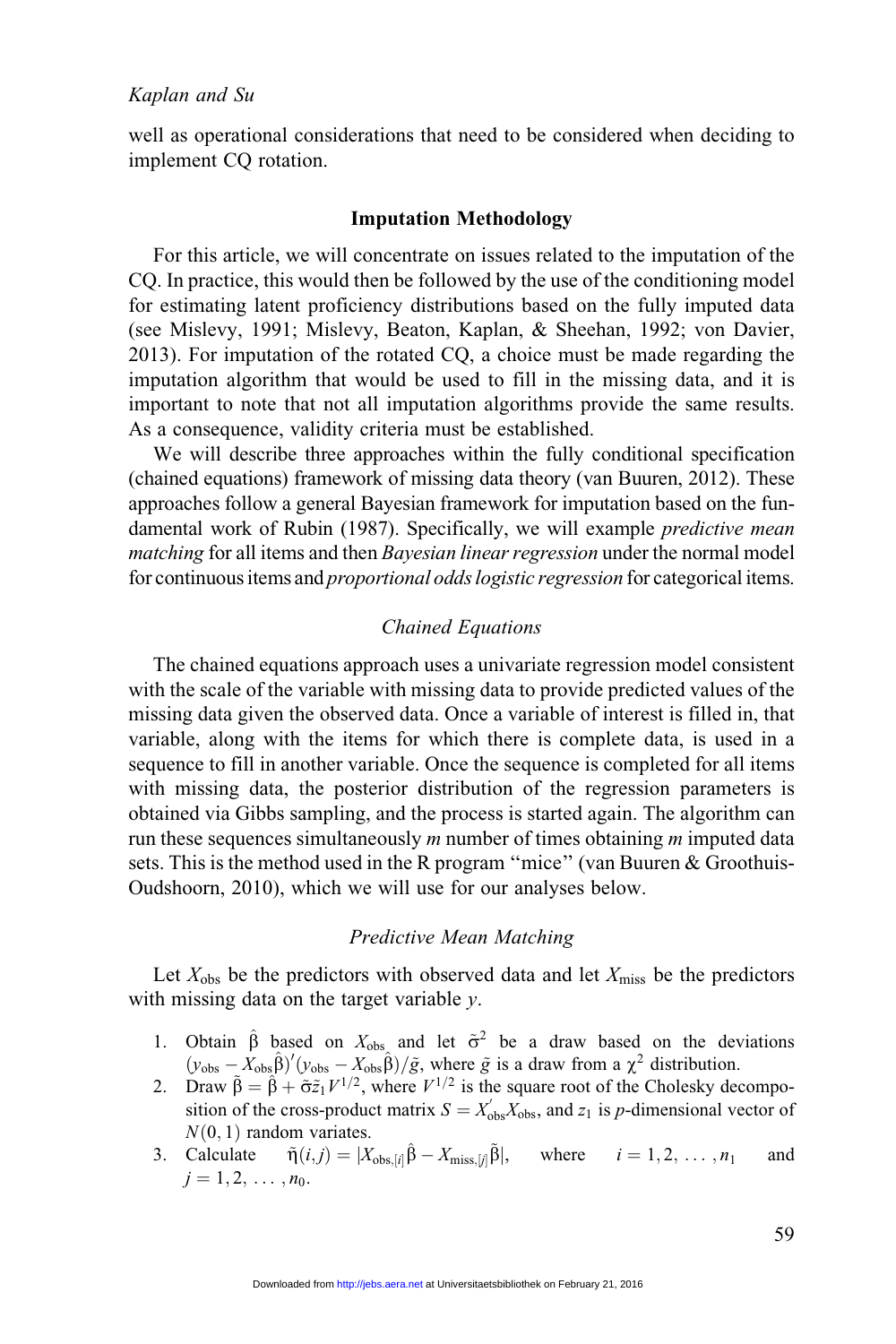- 4. Construct  $n_0$  sets  $W_j$  containing d candidate donors from  $y_{obs}$  such that  $\sum_d \tilde{\eta}(i,j)$  is minimum. Break ties randomly.
- 5. Randomly draw one donor  $i_j$  from  $W_j$  for  $j = 1, 2, \ldots, n_0$ .
- 6. Impute  $\tilde{y}_j = y_{i_j}$ , for  $j = 1, 2, ..., n_0$ .

#### Bayesian Regression Imputation

Bayesian imputation under the normal model proceeds much like predictive mean matching.

- 1. Obtain  $\hat{\beta}$  based on  $X_{obs}$  and let  $\tilde{\sigma}^2$  be a draw based on the deviations  $(y_{obs} - X_{obs}\hat{\beta})'(y_{obs} - X_{obs}\hat{\beta})/\tilde{g}$ , where  $\tilde{g}$  is a draw from a  $\chi^2$  distribution.
- 2. Draw  $\tilde{\beta} = \hat{\beta} + \tilde{\sigma} \tilde{z}_1 V^{1/2}$  as before.
- 3. Calculate the imputed value  $\tilde{y}$  as  $\tilde{y} = X_{\text{miss}}\tilde{\beta} + \tilde{z}_2\tilde{\sigma}$ , where  $z_2$  is a  $j = 1, 2, ..., n_0$ vector of  $N(0, 1)$  random variates for those with missing data on y.
- 4. A new  $\tilde{y}$  is obtained by drawing a new  $\tilde{\sigma}^2$ . This can be repeated m times.

## Proportional Odds Logistic Regression

For PISA, most of the items in the CQ are ordered categorical (e.g., Likert scales). We wish to take into account the correct probability model, and so for ordered categorical items, we use the proportional odds logistic regression model. The proportional odds logistic regression approach is similar to Bayesian imputation except the following:

- 1. obtain  $\hat{\beta}$  by iteratively reweighted least squares,
- 2. obtain  $\tilde{p} = 1/\left(1 + \exp(-X_{\text{miss}}\tilde{\beta})\right)$ , and
- 3. use the cumulative logit to assign  $K$  categorical responses:

$$
\log \left[\frac{p(\tilde{y}_j \leq k)}{p(\tilde{y}_j > k)}\right] = \log \left[\frac{p(\tilde{y}_j \leq k)}{1 - p(\tilde{y}_j \leq k)}\right] = \log \left[\frac{\tilde{p}_{1,j} + \ldots + \tilde{p}_{k,j}}{\tilde{p}_{k+1,j} + \ldots + \tilde{p}_{k,j}}\right].
$$

#### Validating Imputation Methods

For any rigorous study of missing data imputation, validity criteria must also be established. For this article, we follow the work of Rässler (2002) on levels of validation for imputation procedures. We discuss two of these levels—preserving marginal distributions and preserving correlation/covariance structure—that are directly relevant to concerns about matrix sampling and PV generation.<sup>1</sup> These levels of validity (described next) have also been examined in the context of statistical matching of two large-scale education surveys—PISA and the OECD Teaching and Learning International Survey—TALIS (Kaplan & McCarty, 2013; OECD, 2009a).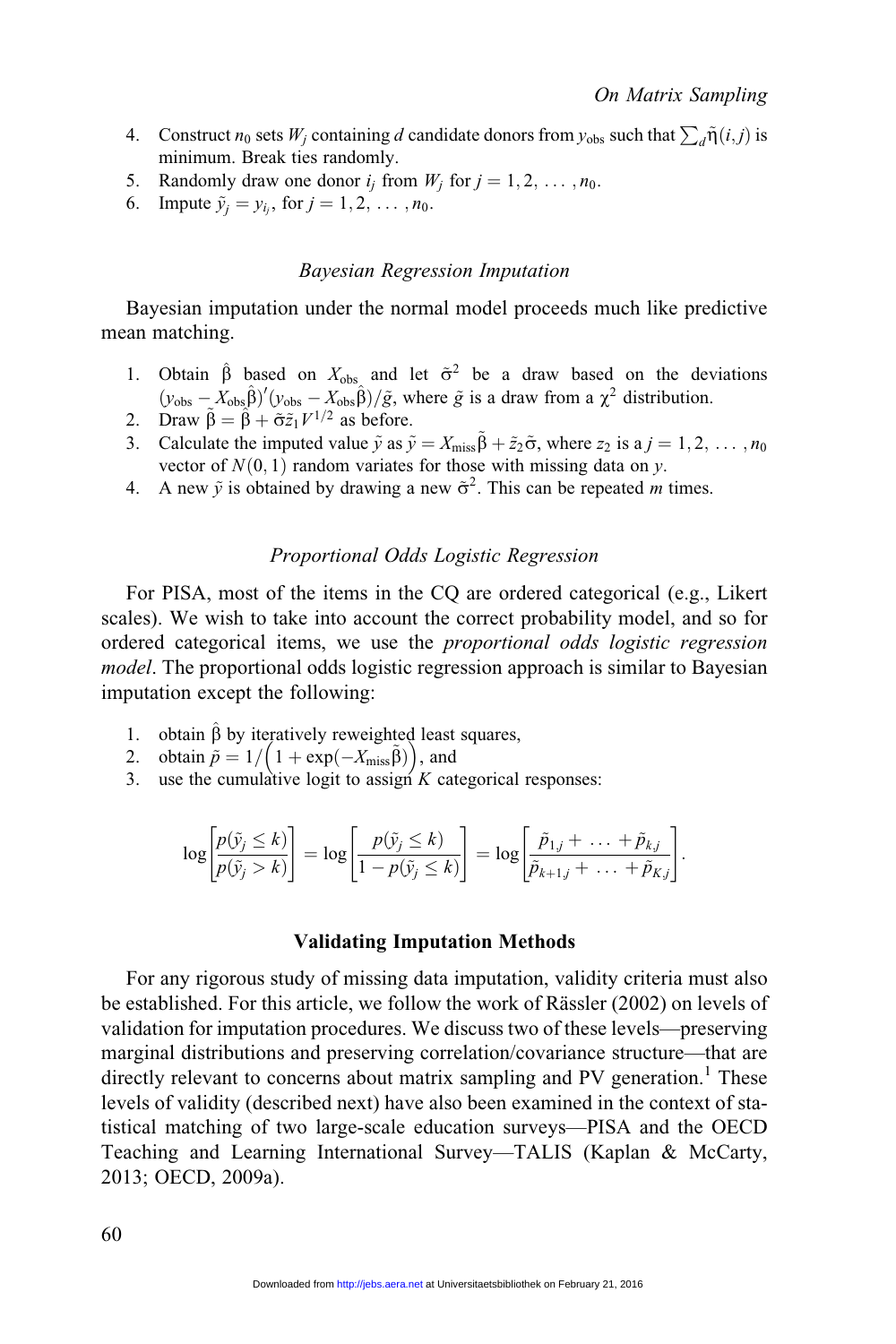## Preserving Marginal Distributions

The lowest level of validity and a minimum requirement for statistical matching is that the marginal distributions of the individual variables in the original surveys be preserved after imputation. Because the omitted responses in the rotated part of the CQ are missing completely at random (MCAR), we can compare the marginal distributions of the imputed responses to the marginal distribution of the observed responses. In this article, we examine the preservation of the marginal distributions of the CQ scales in Study 1. In Studies 2 and 3, we examine the impact of the imputation of the CQ on preserving the marginal distributions of the PVs.

#### Preserving Covariance/Correlation Structures

In Rässler's work, preserving the covariance/correlation structure was focused on data fusion problems. In this article, we will examine the preservation of the covariance/correlation structure among the variables in a different way. Specifically, we compute the pairwise correlations among items within each rotated form. Due to the random assignment of questionnaire forms to students, we expect the correlation to be similar across forms. Study 3 will examine an alternative matrix sampling design in terms of how it preserves correlation structure among the scales.

## Study 1: Imputation Using the PISA 2012 Assessment Design

The 2012 cycle of PISA (OECD, 2014) implemented a matrix sampling design for the CQ. The design consisted of three forms. The forms contained a systematic combination of clusters.<sup>2</sup> Each form contained a common part and a rotated part. Each form contained two rotated clusters of questions so that there was an overlapping rotation cluster between any two of the rotated forms. Table 1 shows the PISA 2012 CQ matrix sampling design. For detailed information on the partition of questionnaire items into clusters, please refer to Table 6.4 in the PISA 2012 assessment and analytical framework (OECD, 2013, p. 194).

The PISA 2012 CQ design resulted in students missing one third of CQ items. Thus, without listwise deletion it would not be possible to jointly analyze the data from the questionnaires. Because the forms were randomly assigned to students, the missing data due to the design have the mechanism of MCAR. However, when the missing data are not MCAR (e.g., the random assignment was not perfectly implemented), results from listwise deletion may be biased. Instead, multiple imputation (MI) can produce unbiased results under MCAR or missing at random (MAR) (Enders, 2010; Little & Rubin, 2002; Schafer, 1997).

In this study, we compare the three imputation methods described in the previous section: predictive mean matching (pmm), Bayesian imputation under the normal model (*norm*), and proportional odds logistic regression (*polr*) model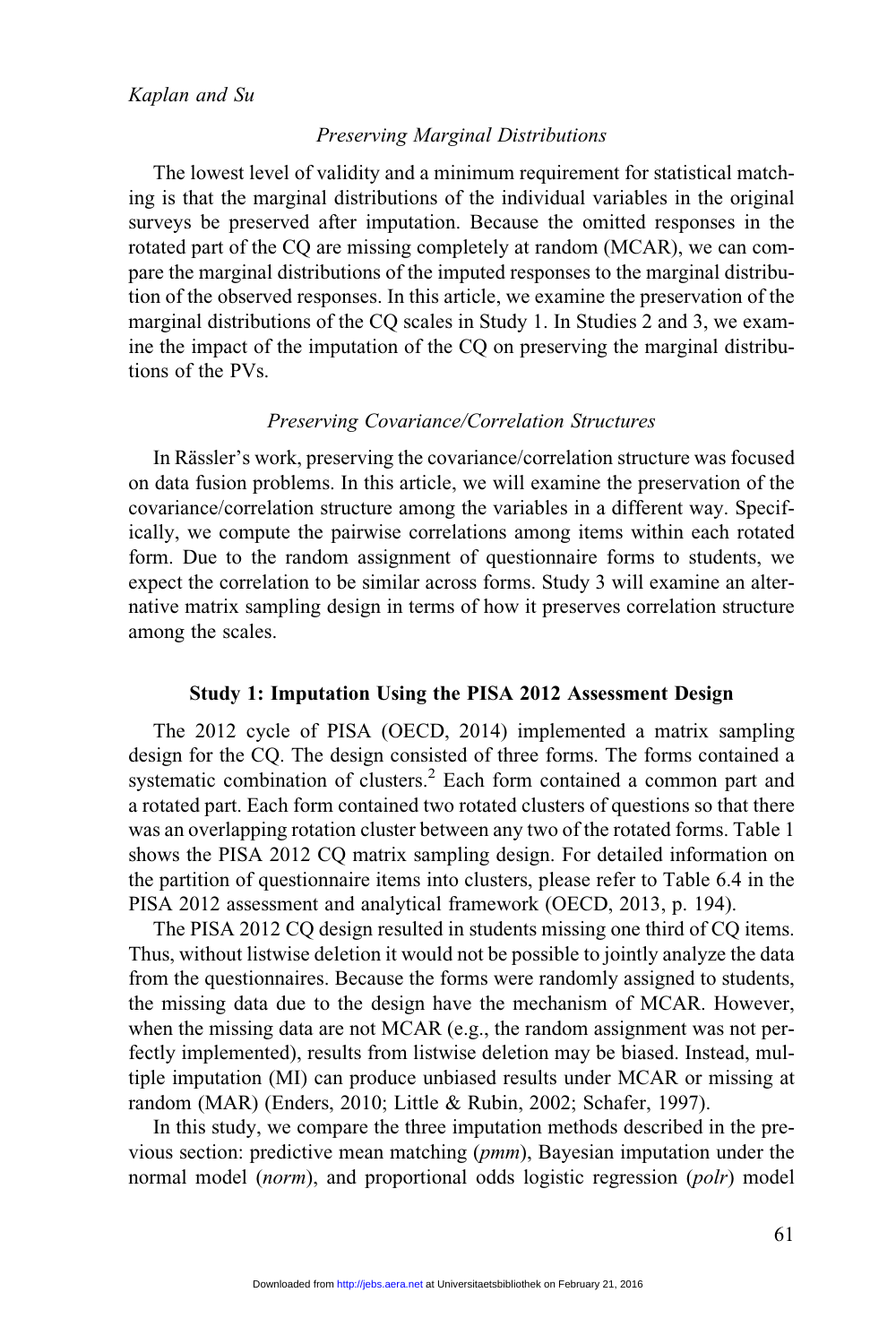| Form A                   | Form B                   | Form C                           |
|--------------------------|--------------------------|----------------------------------|
| Common part<br>Cluster 1 | Common part<br>Cluster 1 | Common part<br>Cluster 1 missing |
| Cluster 2                | Cluster 2 missing        | Cluster 2                        |
| Cluster 3 missing        | Cluster 3                | Cluster 3                        |

TABLE 1. PISA 2012 CQ Matrix Sampling Design

*Note.*  $CQ =$  context questionnaire.

using U.S. data from PISA 2012. In order to impute all the questionnaire data which contain both numeric items and categorical items, we use either *pmm* alone or use the combination of norm and polr.

We implemented two imputation procedures. In the first procedure, we imputed all the questionnaire items using *pmm*. The items in the imputation model are school ID, questionnaire form ID, and all the questionnaire items including common part and clusters. In the second imputation procedure, we imputed numeric items using *norm* and ordered categorical items using *polr*. However, due to the limitation that *polr* is not able to impute a large amount of categorical items (e.g., more than 70 items), especially with more than four levels in each categorical item, we had to partition the items in the scales into three sets which were imputed separately. The three sets of items correspond to Cluster 1, Set 2, and Set 3 in the PISA 2012 CQ rotation design. We partition the items into these three clusters because the number of items in each cluster is not too large for *polr*, and by design each set of questions with similar themes can be imputed together. The imputation models for each cluster contain questionnaire form ID and the questionnaire items in the corresponding question set. We had to exclude the school ID variable from the imputation model because it contains 162 levels which are too many for polr to impute with other items together. We conducted both a single imputation and five MIs for the two procedures. All the missing data which includes missing by design as well as item missing data were imputed using the "mice" package (van Buuren  $\&$ Groothuis-Oudshoorn, 2010) in R (R Core Team, 2014). The mice package contains, among many other imputation methods, *pmm, norm*, and *polr*. All R codes for Studies 1 through 3 are available at http://bise.wceruw.org/publications.html.

## Results of Study 1

Recall that Rässler's (2002) minimum requirement for imputation validity is preserving the observed marginal distributions. Thus, in order to assess how well the three methods reproduce the originally observed marginal distributions of the CQ items, we compare the item densities based on the imputed values with the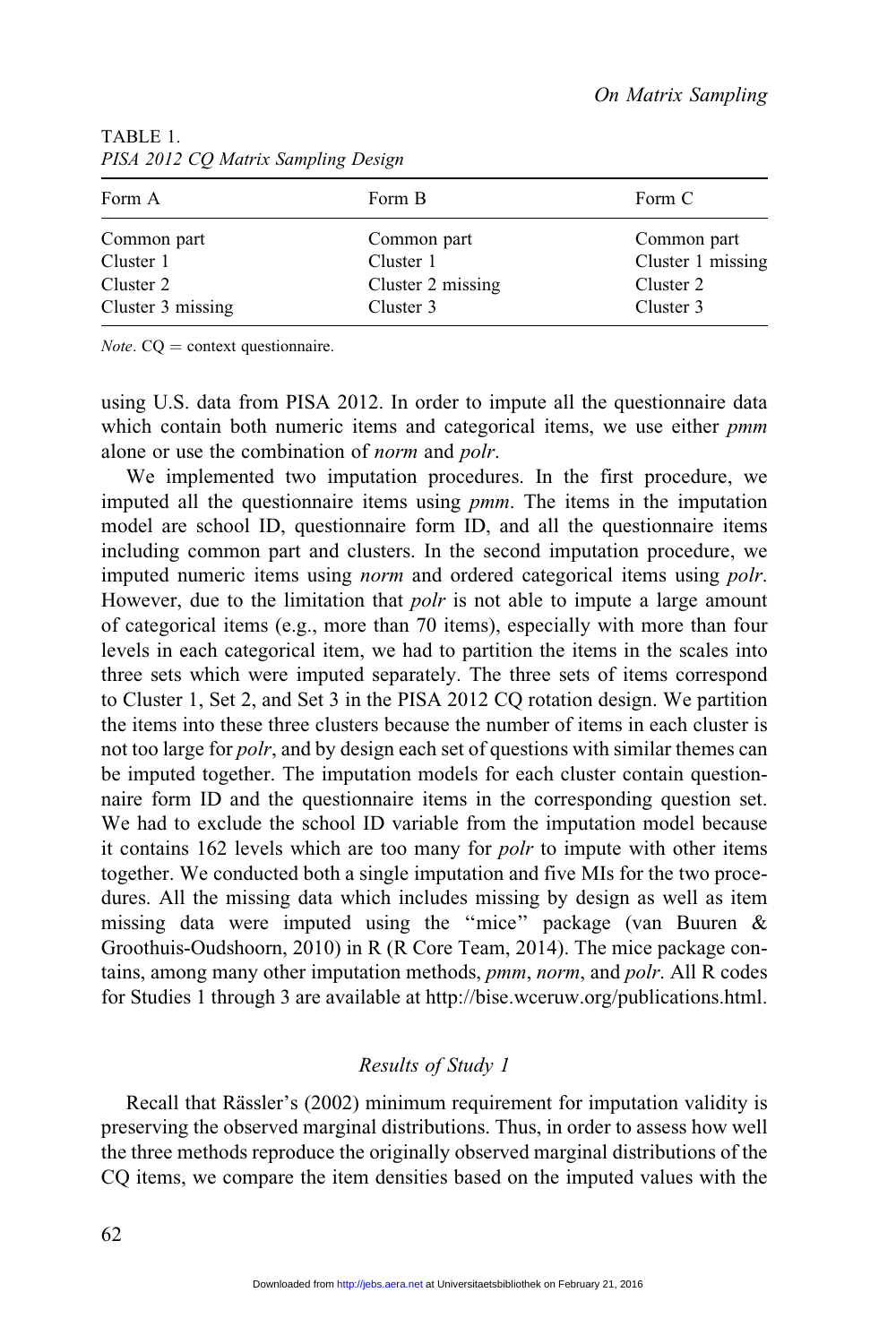densities based on the original values. Under the assumption of MCAR, we expect the densities based on the imputed values to be very close to the densities based on the originally observed values. To present the density plots, we chose 4 items that are representative of items that come from each of the three question sets and of different types of items. Similar results hold for the remaining items. The Item ST48Q01 from the construct math intentions (in Question Set 1) is a binary item. The Item ST57Q01 from out-of-school study time (in Question Set 2) is a numeric variable. The Item ST37Q01 from math self-efficacy (in Question Set 1) and the Item ST80Q01 from cognitive activation (in Question Set 3) are ordered categorical items with four levels.

Figures 1 and 2 display the kernel density plots of the 4 items using pmm for single imputation and five imputations, respectively. Note that the plots for the categorical variables are smoothed version of histograms. The coding of the discrete values is noted under the figures. Figures 3 and 4 show the kernel density plots of the 4 items using *polr* or *norm* for single imputation and five imputations. Comparing Figures 1 and 2 with Figures 3 and 4, all the densities of imputed values using *pmm* are closer to the densities of the observed values compared to using polr and norm. For the numeric variable, out-of-school study time, norm did not reproduce the observed marginal density which is highly right skewed. Additionally, the method *norm* can generate values outside the data range. For this analysis, we used the ''squeeze'' function in the ''mice'' package to ensure positive imputations for out-of-school study time. Regardless, we conjecture that the result for *norm* is likely due to the fact that *norm* assumes a normal model, and out-of-school study time is likely nonnormal in the population.

For assessing how well the methods preserve the correlations, Rässler's (2002), third level of validity, we compute the pairwise correlations among the 3 items ST37Q01 (in Question Set 1), ST57Q01 (in Question Set 2), and ST80Q01 (in Question Set 3) within each rotated form. Due to the random assignment of forms to students, we expect the correlation between the 2 items to be similar across forms. For example, Form A has both Items ST37Q01 and ST57Q01, so we are able to compute the observed correlation between the 2 items within Form A. However, in Form B, Item ST37Q01 is not observed, so we compute the correlation of the imputed values of Item ST37Q01 with the observed values of Item ST57Q01 within Form B. The same with Form C, Item ST57Q01 is not observed, so we compute the correlation of the imputed values of Item ST57Q01 with the observed values of Item ST37Q01 within form C. Table 2 shows the pairwise correlations among the 3 items using *pmm* with single imputation and with five imputations.

Compared to the observed correlations, all of the correlations that involve imputed values are attenuated; however, *pmm* preserved the direction of all the correlations. With five imputations, the correlations are only slightly better preserved than using a single imputation. Table 3 shows the pairwise correlations among the 3 items using *polr* and *norm* with a single imputation and with five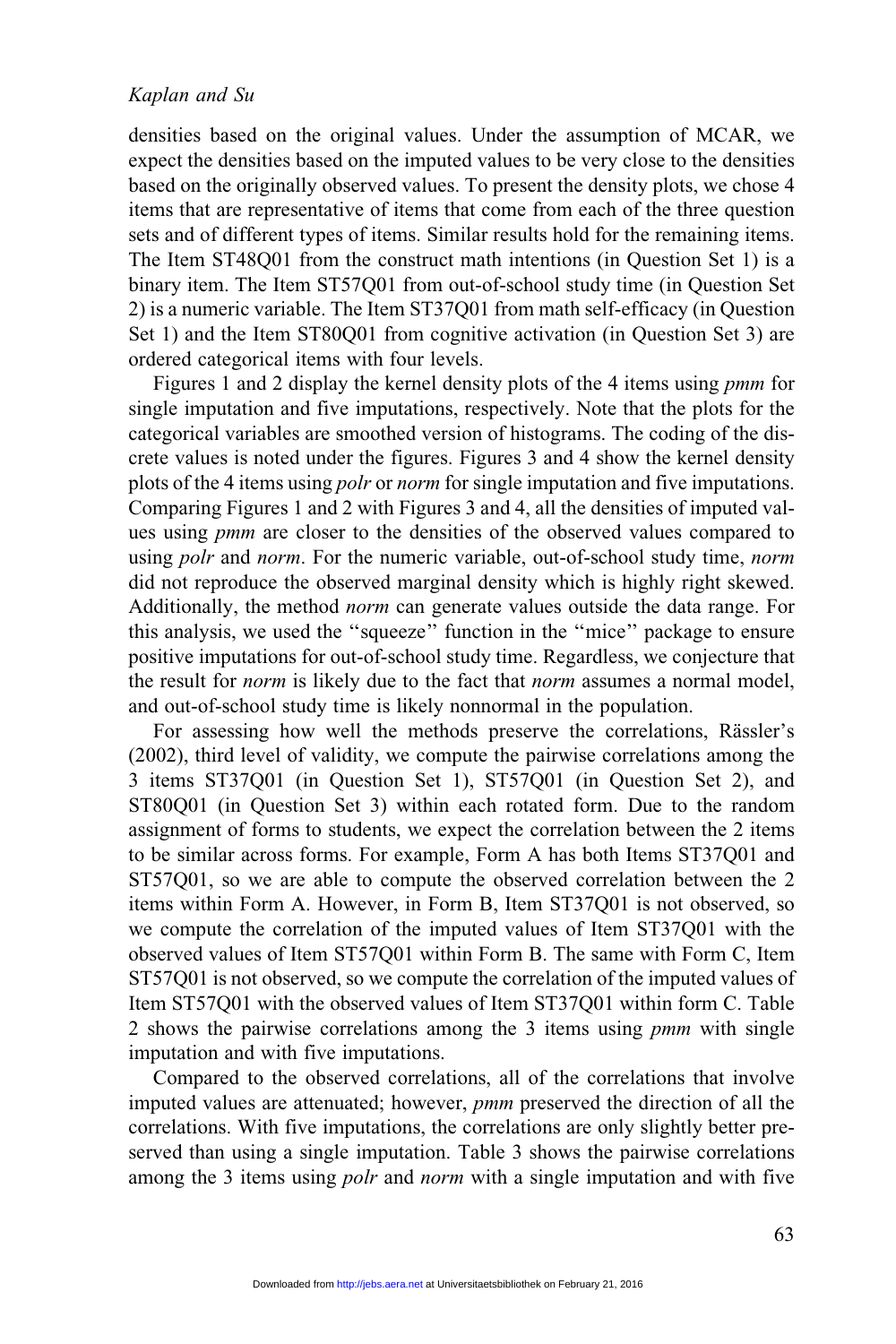

FIGURE 1. Kernel density plots of imputed and observed values for Items  $ST48Q01$  (1 = courses after school are maths and  $2 =$  courses after school are test language) and ST57Q01 using predictive mean matching (pmm) under single imputation and five imputations.

imputations. Here, we can see that all the correlations are strongly attenuated toward zero. The directions of the correlations are not preserved, and the results from five imputations are not an improvement over using a single imputation.

The results of Study 1 suggest that *pmm* does a better job of preserving the marginal densities and correlations than *polr* and *norm*. In terms of operational limitations, *pmm* is more flexible because it can be applied to all types of items and it is able to impute missing data on many items at once. The *polr* method is restricted by the total number of levels of all the categorical items in the imputation model, while norm assumes normality, has restrictions on the distribution of numeric scales, and requires postprocessing of the imputed values to ensure they stay in the plausible range. All three procedures do an inadequate job of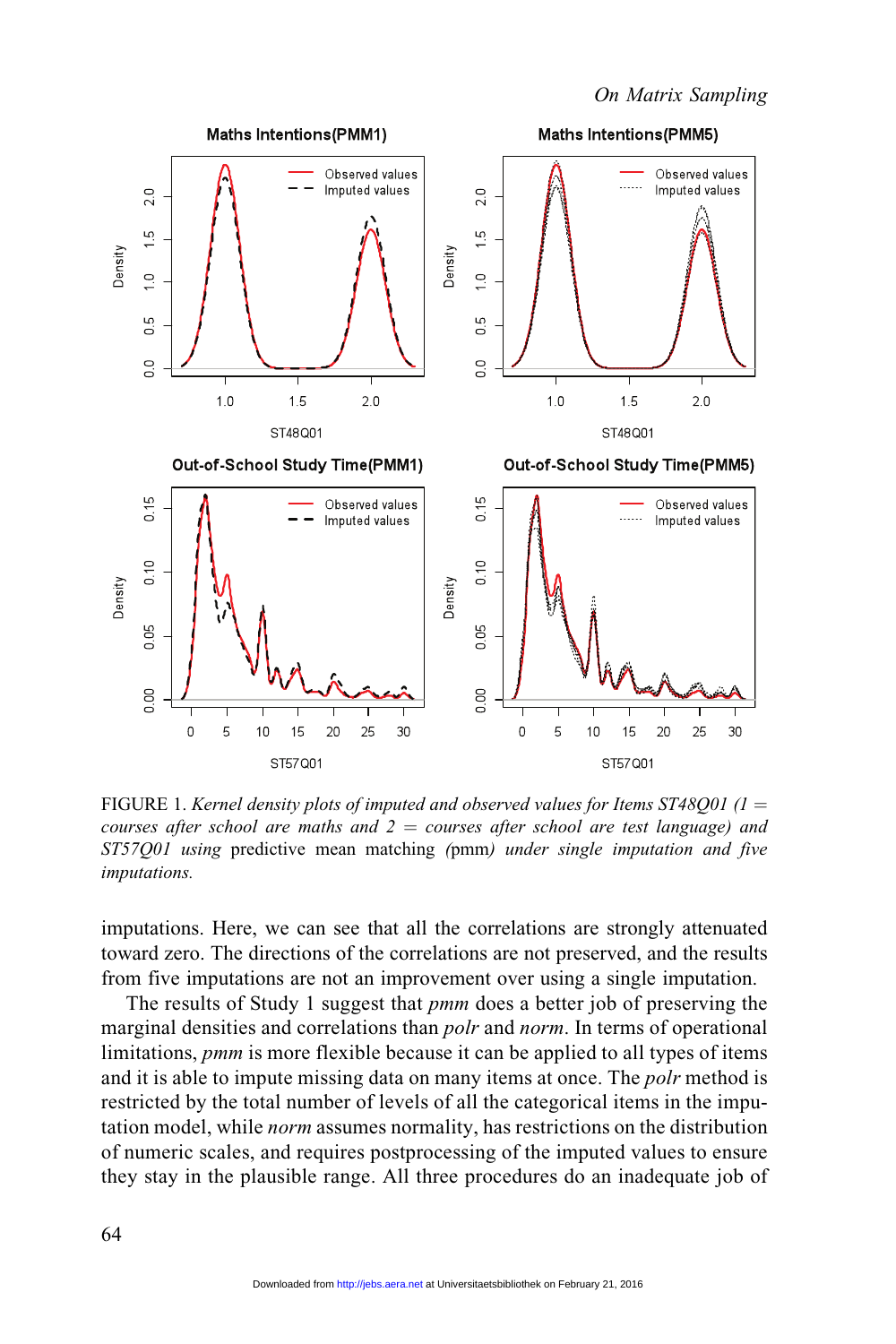

FIGURE 2. Kernel density plots of imputed and observed values of Items ST37Q01 (1 = very confident to  $4 =$  not at all confident) and ST80Q01 (1 = always or almost always to  $4 =$  never or rarely) using predictive mean matching (pmm) under the single imputation and five imputations.

reproducing observed correlations. For these reasons, we chose pmm as our imputation method in the following studies.

#### Study 2: Simulation of Matrix Sampling and Imputation Using PISA 2006

In Study 2, we focus our attention on the main issue in this article—namely the consequences of CQ rotation and imputation on PV generation. We study this problem under three different design conditions using the U.S. data from PISA 2006 (OECD, 2006). The first design condition uses the original questionnaire without rotation and generates the PVs according to the same procedures described in the PISA 2006 technical report (OECD, 2009).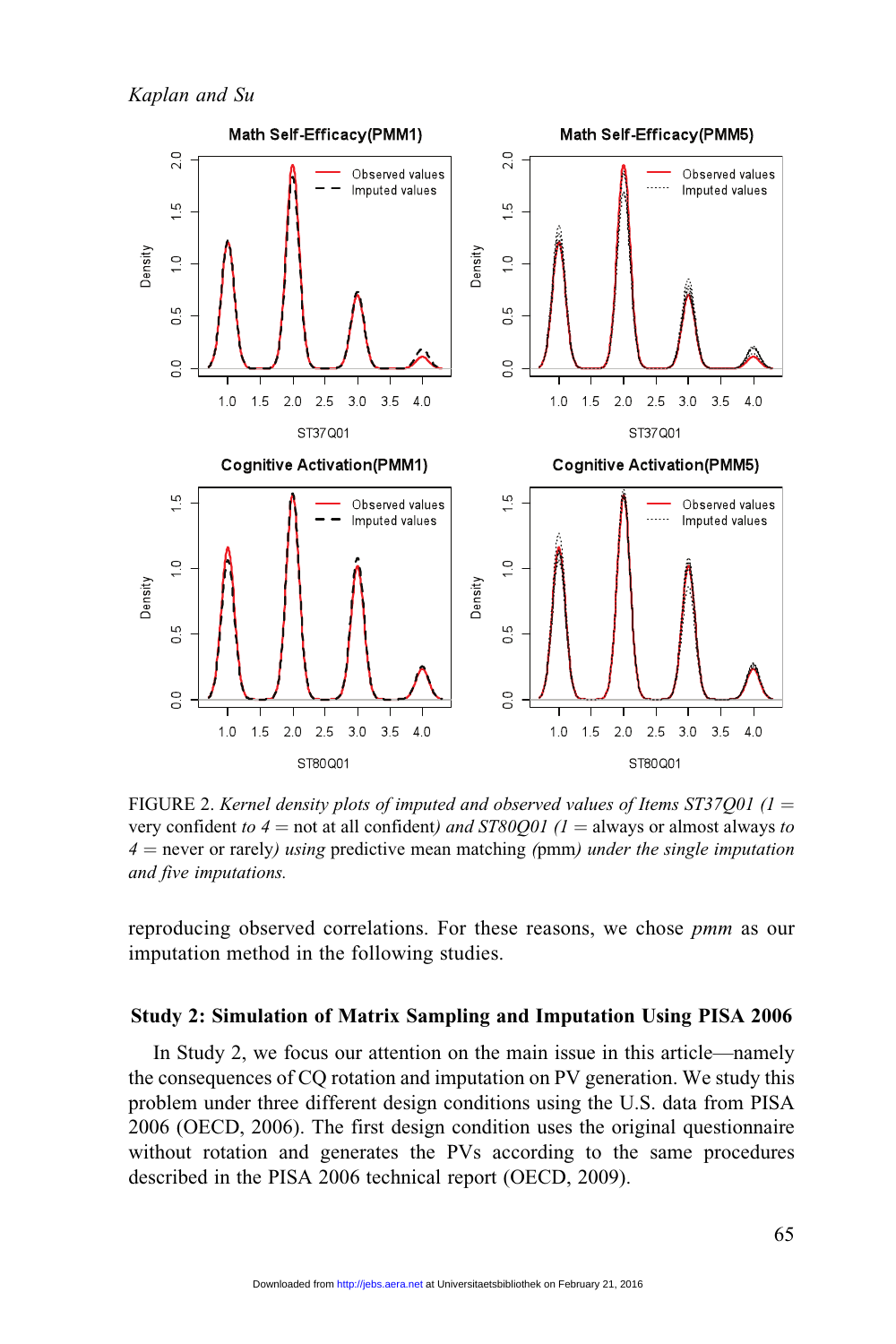

FIGURE 3. Kernel density plots of imputed and observed values of Items  $ST80001$  (1 = always or almost always to  $4 =$  never or rarely) and ST57Q01 using polr or norm under single imputation and five imputations.

The second design condition generates PVs by conditioning on the matrix sampled questionnaire without imputation. This approach replicates the Adams et al. (2013) paper using a joint conditioning approach with two questionnaire forms. In this design, three mutually exclusive clusters of scales in the questionnaire are created. The first cluster, the common part, was assigned to both questionnaire forms. The remaining clusters are assigned to each of the questionnaire forms, respectively. Thus, each of the questionnaire forms contains the common part of the scales and one of the two rotated clusters. The scales are allocated to the clusters according to the principle that the average correlation between the scales from Set 1 with the science performance is similar with the average correlation between the scales from Set 2 with the science performance. PISA 2012 also implemented a similar rotation design but with three clusters instead of two.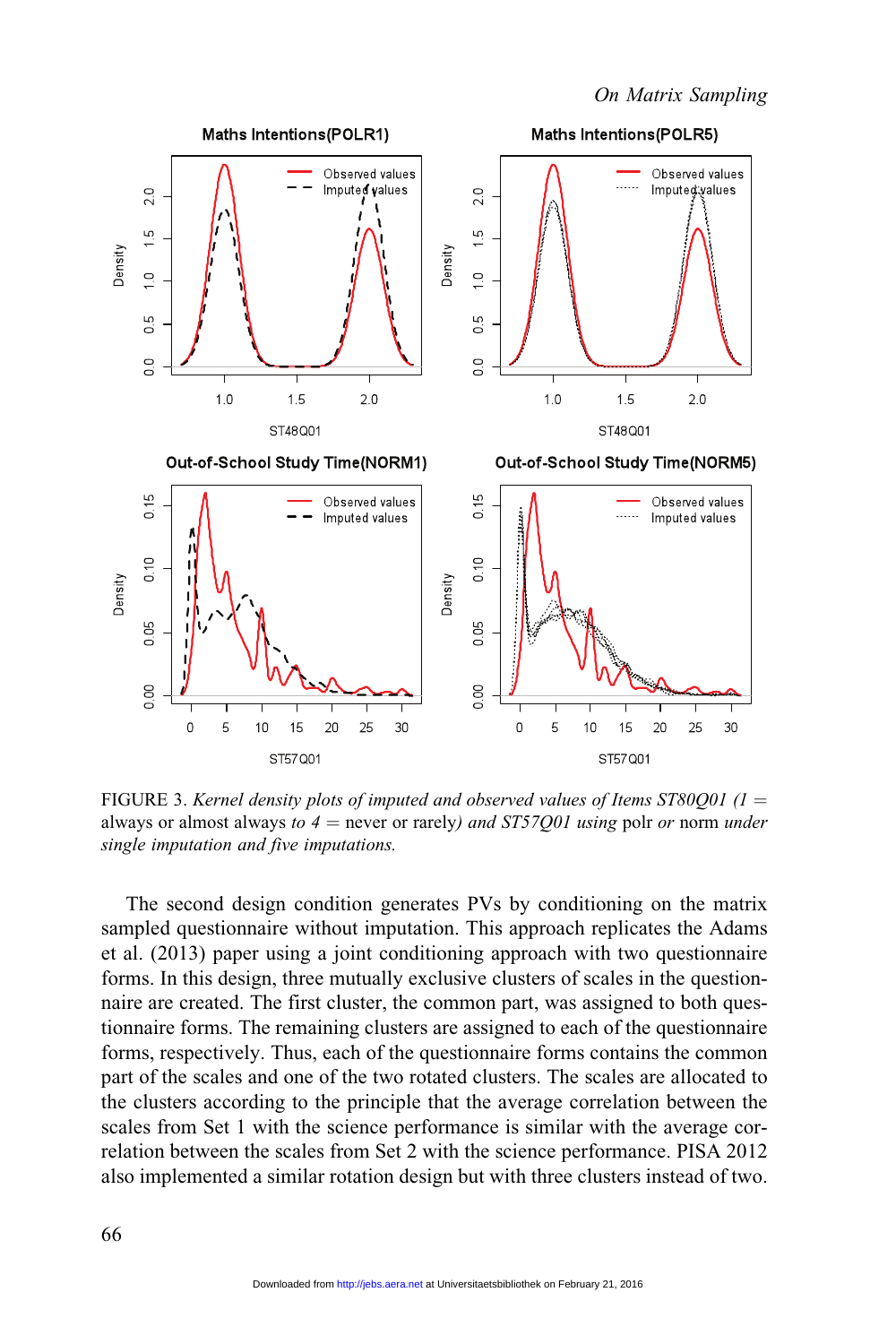

FIGURE 4. Kernel density plots of imputed and observed values of Items ST37Q01 (1 = very confident to  $4 =$  not at all confident) and ST80Q01 (1 = always or almost always to  $4$  = never or rarely) using polr under single imputation and five imputations.

The third design condition uses a matrix sampled questionnaire with *pmm* imputation and generates PVs conditioned on the matrix sampled questionnaire with all missing data in the questionnaire imputed. This matrix sample design is the same as Adams et al. (2013) described above. All the missing data are imputed using pmm comparing the results of a single imputation to five MIs. Note that in contrast to Study 1, in order to replicate the Adams et al. rotation design, imputation is conducted on the scale level.

## Procedure

In this section, we describe the procedures for the approach of rotation alone and the approach of rotation with imputation. The procedures for scaling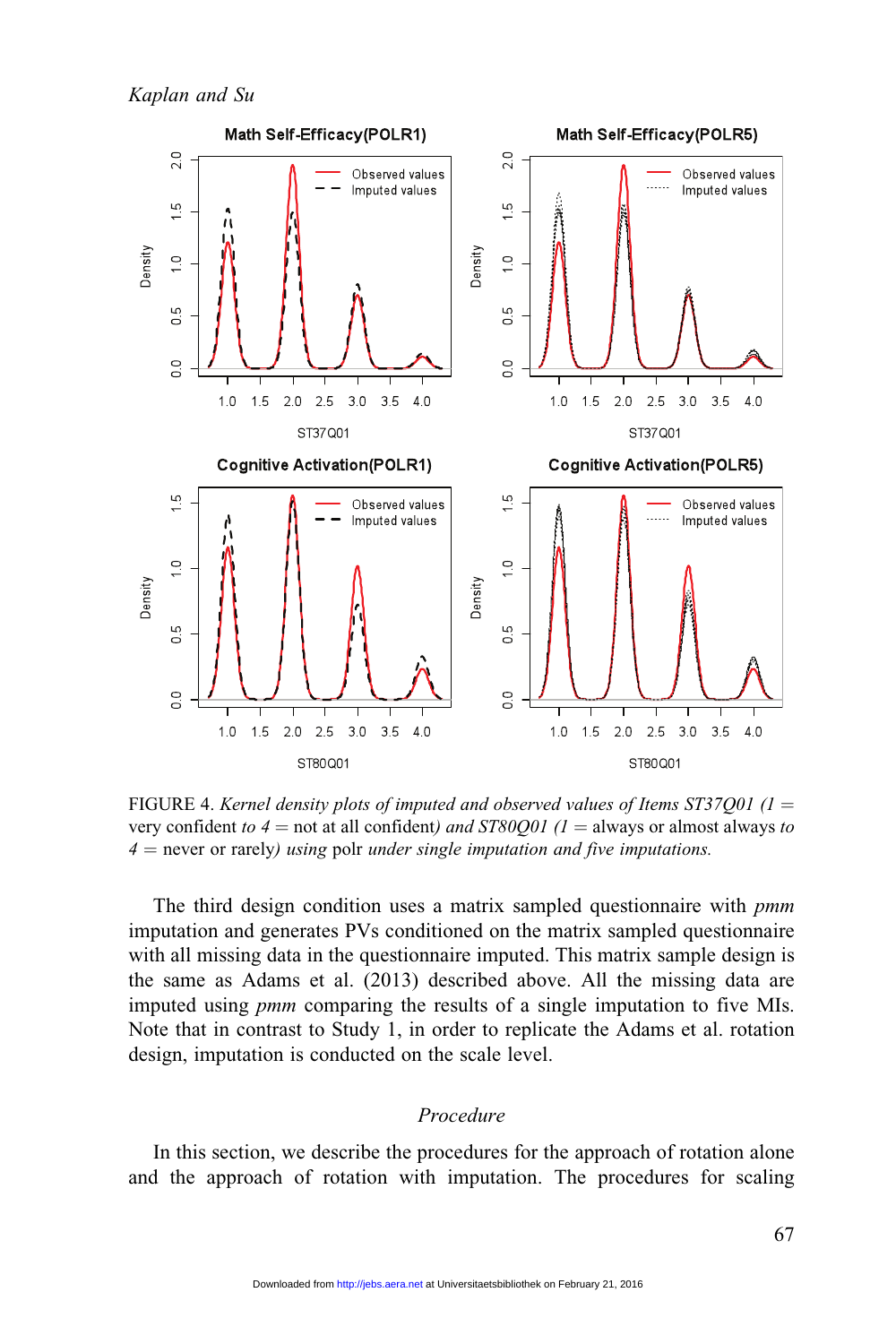## TABLE 2.

|                                                                      |                            | <i>pmm</i> 1               |                                           | pmm 5                      |                            |                            |  |  |  |
|----------------------------------------------------------------------|----------------------------|----------------------------|-------------------------------------------|----------------------------|----------------------------|----------------------------|--|--|--|
| Correlations                                                         |                            |                            | Form A Form B Form C Form A Form B Form C |                            |                            |                            |  |  |  |
| ST37001 with ST57001<br>ST37Q01 with ST80Q01<br>ST57001 with ST80001 | $-0.21$<br>0.02<br>$-0.03$ | $-0.12$<br>0.15<br>$-0.04$ | $-0.11$<br>0.13<br>$-0.05$                | $-0.21$<br>0.08<br>$-0.02$ | $-0.14$<br>0.15<br>$-0.03$ | $-0.13$<br>0.11<br>$-0.05$ |  |  |  |

Pairwise Correlations Among Items ST37Q01, ST57Q01, and ST80Q01 Within Each Booklet Using pmm Under the Single Imputation and Five Imputations

Note. Boldface numbers are the correlations between the 2 observed items within the same form. The correlations under pmm 5 are the averaged correlations across five imputations.  $pmm = predictive$ mean matching.

## TABLE 3.

Pairwise Correlations Among Items ST37Q01, ST57Q01, and ST80Q01 Within Each Form Using polr and norm Under the Single Imputation and Five Imputations

|                                                                      |                            | <i>polr</i> and <i>norm</i> 1 |                             | <i>polr</i> and <i>norm</i> 5 |                         |                         |  |  |  |
|----------------------------------------------------------------------|----------------------------|-------------------------------|-----------------------------|-------------------------------|-------------------------|-------------------------|--|--|--|
| Correlations                                                         | Form A                     |                               | Form B Form C Form A Form B |                               |                         | Form C                  |  |  |  |
| ST37001 with ST57001<br>ST37001 with ST80001<br>ST57001 with ST80001 | $-0.21$<br>0.03<br>$-0.03$ | $-0.03$<br>0.15<br>$-0.01$    | 0.02<br>$-0.01$<br>$-0.05$  | $-0.21$<br>0.01<br>$-0.01$    | $-0.01$<br>0.15<br>0.01 | 0.01<br>0.00<br>$-0.05$ |  |  |  |

Note. Boldface numbers are the correlations between the 2 observed items within the same form. The correlations under *polr* and *norm* 5 are the averaged correlations across five imputations.

cognitive data and generating PVs were done using ''TAM'' package (Kiefer, Robitzsch, and Wu (2014; see also Adams, Wilson, & Wu, 1997; Adams & Wu, 2007) in the R software environment (R Core Team, 2014).

Creating the rotated questionnaire. Table 4 shows the scales contained in each of the two questionnaire forms. From the table, we can see that all students have data for the common part. One half of the students who were assigned to Form A have data from Cluster 1 and the other half of students have data from Cluster 2. In order to simulate the matrix sampling design, we simulate the case that one half of the students were randomly assigned to Form A and the other half to Form B. We partition the students into two subsets by randomly sampling one half of students within each school to the first set and assign them to Form A. The rest of students are assigned to Form B. In other words, data from Set 2 are deleted for those students who receive Form A. Similarly, data from Set 1 are deleted for those students who receive Form B.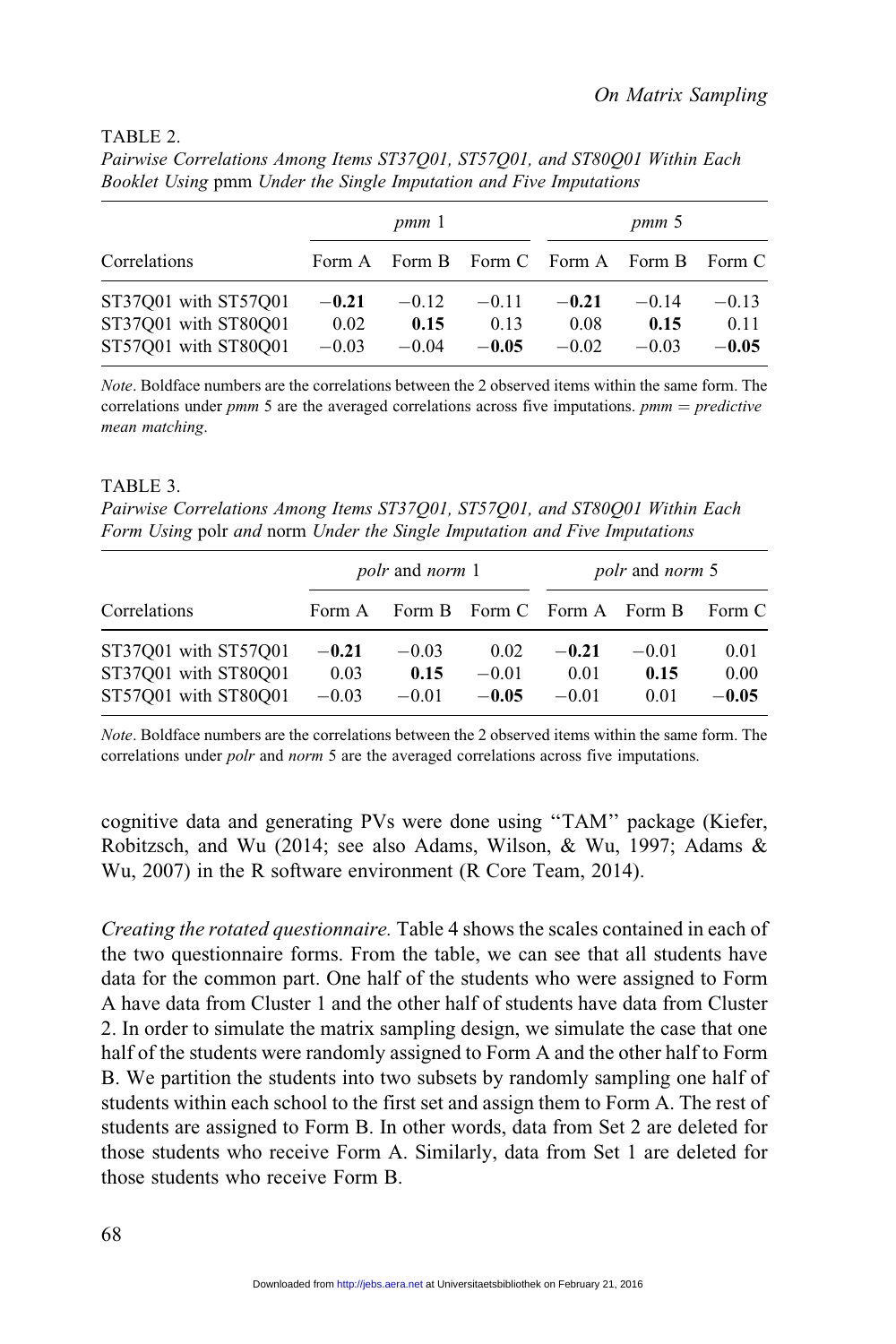TABLE 4. Adams et al. (2013) Matrix Sampling Design for PISA 2006 Simulation Study

| Form A          | Form B                                                   |                           |                                                                                                                                              |
|-----------------|----------------------------------------------------------|---------------------------|----------------------------------------------------------------------------------------------------------------------------------------------|
| Common part     |                                                          |                           |                                                                                                                                              |
| Scale name      | Scale description                                        |                           |                                                                                                                                              |
| <b>PROGN</b>    | Country study program                                    |                           |                                                                                                                                              |
| <b>GRADE</b>    | Grade                                                    |                           |                                                                                                                                              |
| AGE             | Age of the student                                       |                           |                                                                                                                                              |
| <b>GENDER</b>   | Gender                                                   |                           |                                                                                                                                              |
| BMMJ            | Occupation of mother                                     |                           |                                                                                                                                              |
| BFMJ            | Occupation of father                                     |                           |                                                                                                                                              |
| BSMJ            | Occupation of self at 30                                 |                           |                                                                                                                                              |
| MISCEDN         | Educational level of mother                              |                           |                                                                                                                                              |
| <b>FISCED</b>   | Educational level of father                              |                           |                                                                                                                                              |
| IMMIG           | Immigration status                                       |                           |                                                                                                                                              |
| LANG            | Language at home                                         |                           |                                                                                                                                              |
| <b>DEFFORT</b>  | Difference in effort                                     |                           |                                                                                                                                              |
| <b>CULTPOSS</b> | Classic literature, books of poetry, works of art        |                           |                                                                                                                                              |
| <b>HEDRES</b>   |                                                          |                           | Study desk, quiet place to study, computer for school work, educational                                                                      |
| WEALTH          | wealth items, number of cellphones, TVs, computers, cars |                           | software, own calculator, books to help with school work, dictionary<br>Own room, Internet link, dishwasher, DVD/VCR, three country-specific |
| Cluster 1       |                                                          | Cluster 2                 |                                                                                                                                              |
| <b>CARINFO</b>  | Student information on<br>science-related careers        | <b>ENVOPT</b>             | Environmental optimism                                                                                                                       |
| CARPREP         | School preparation for<br>science-related careers        | <b>ENVPERC</b>            | Perception of environmental<br>issues                                                                                                        |
| ENVAWARE        | Awareness of                                             | <b>GENSCIE</b>            | General value of science                                                                                                                     |
|                 | environmental issues                                     |                           |                                                                                                                                              |
| <b>INSTSCIE</b> | Instrumental motivation in<br>science                    | <b>INTSCIE</b>            | General interest in learning<br>science                                                                                                      |
| JOYSCIE         | Enjoyment of science                                     | <b>PERSIE</b>             | Personal value of science                                                                                                                    |
| <b>SCIEFUT</b>  | Future-oriented science<br>motivation                    | <b>RESPDEV</b>            | Responsibility for sustainable<br>development                                                                                                |
| <b>SCINTACT</b> | Science teaching:<br>interaction                         | <b>SCAPPLY</b>            | Science teaching: focus on<br>applications or models                                                                                         |
| SCINVEST        | Science teaching: student<br>investigations              | SCHANDS                   | Science teaching: hands-on<br>activities                                                                                                     |
| <b>SCSCIE</b>   | Science self-concept                                     | SCIEACT<br><b>SCIEEFF</b> | Science activities<br>Science self-efficacy                                                                                                  |

Note. HIGHCONF, INTCONF, PRGUSE, and INTUSE were excluded from the design because of no U.S. data in these four scales.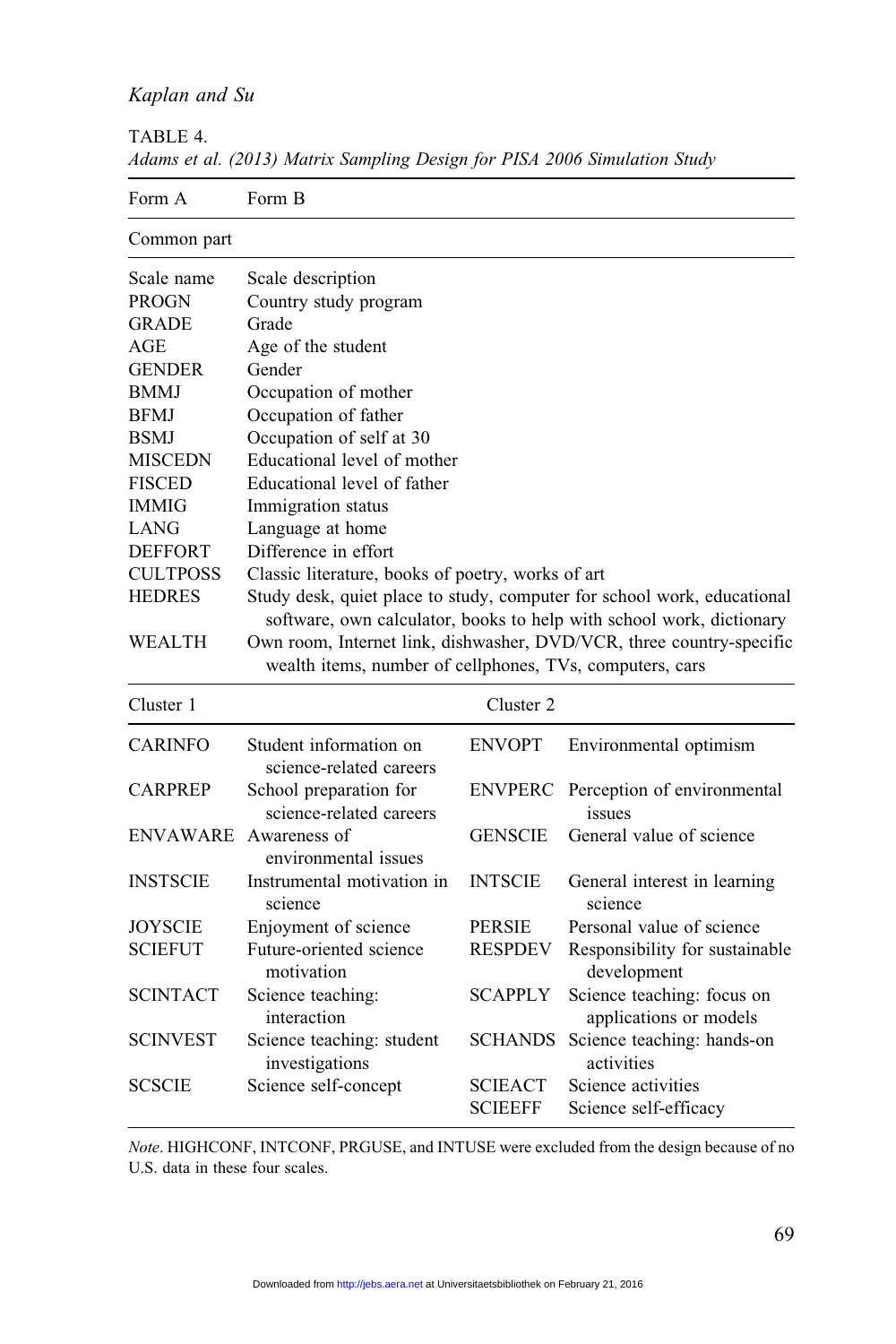Impute missing data in the rotated questionnaire. We impute the questionnaire data under the Adams et al. (2013) rotation design using *pmm* in the "mice" package (van Buuren & Groothuis-Oudshoorn, 2010). The items included in the imputation model are all the items in Table 4, school ID, and form ID. The complete questionnaire data after imputation is then prepared for generating the PVs as described subsequently.

Preparing the conditioning items. The conditioning items for scaling cognitive data include *direct conditioning* items and *indirect conditioning* items. The direct conditioning items are form ID (deviation coded), school ID (dummy coded), and gender (dummy coded). Indirect conditioning items include all the other items listed in Table 4. Categorical items in the indirect conditioning items are dummy coded. For the rotation with imputation condition, after the imputation procedure we have the complete questionnaire data which can be directly prepared as conditioning items. However for the approach of rotation alone, in order to deal with the missing values in the questionnaire, missing indicators are created for all the items and missing values in continuous items are replaced with means.

In order to reduce the dimensionality of the conditioning items, a principal components analysis is performed on the indirect conditioning items. The components that account for 95% of the total variance in the indirect conditioning items are then used together with the direct conditioning items for scaling.

Scaling the cognitive data and drawing  $PVs$ . The item response model for scaling the cognitive data is the mixed coefficients multinomial logit model (Adams & Wu, 2007). A five-dimensional scaling model which is composed of one reading, one science, one mathematics, and two attitudinal dimensions was used in this simulation study. Due to the fact that U.S. data do not contain the reading assessment, we implemented a four-dimensional scaling model. In the ''TAM'' package, we apply an option that yields a multidimensional one parameter partial credit model with ConQuest parametrization (Adams, Wu, & Wilson, 2015).

Before running the partial credit model, we first fixed the item parameters at the international values given in Appendix 1 of PISA 2006 technical report (OECD, 2009). Second, we specified the loading structure of items on dimensions. Third, we fixed to zero the regression coefficients between mathematics performance and those form contrasts that yield forms without a mathematics test. Finally, we specified a matrix of covariates for the latent regression conditioning model. The IRT models are the same for the three approaches except for the conditioning items. We use the ''TAM'' program to draw five normally approximated PVs for each of the four dimensions.

## Results of Study 2

In Figure 5a, we display the kernel density plot of the first science PV under the no rotation design condition and the density of the first PV (PV1SCIE) in the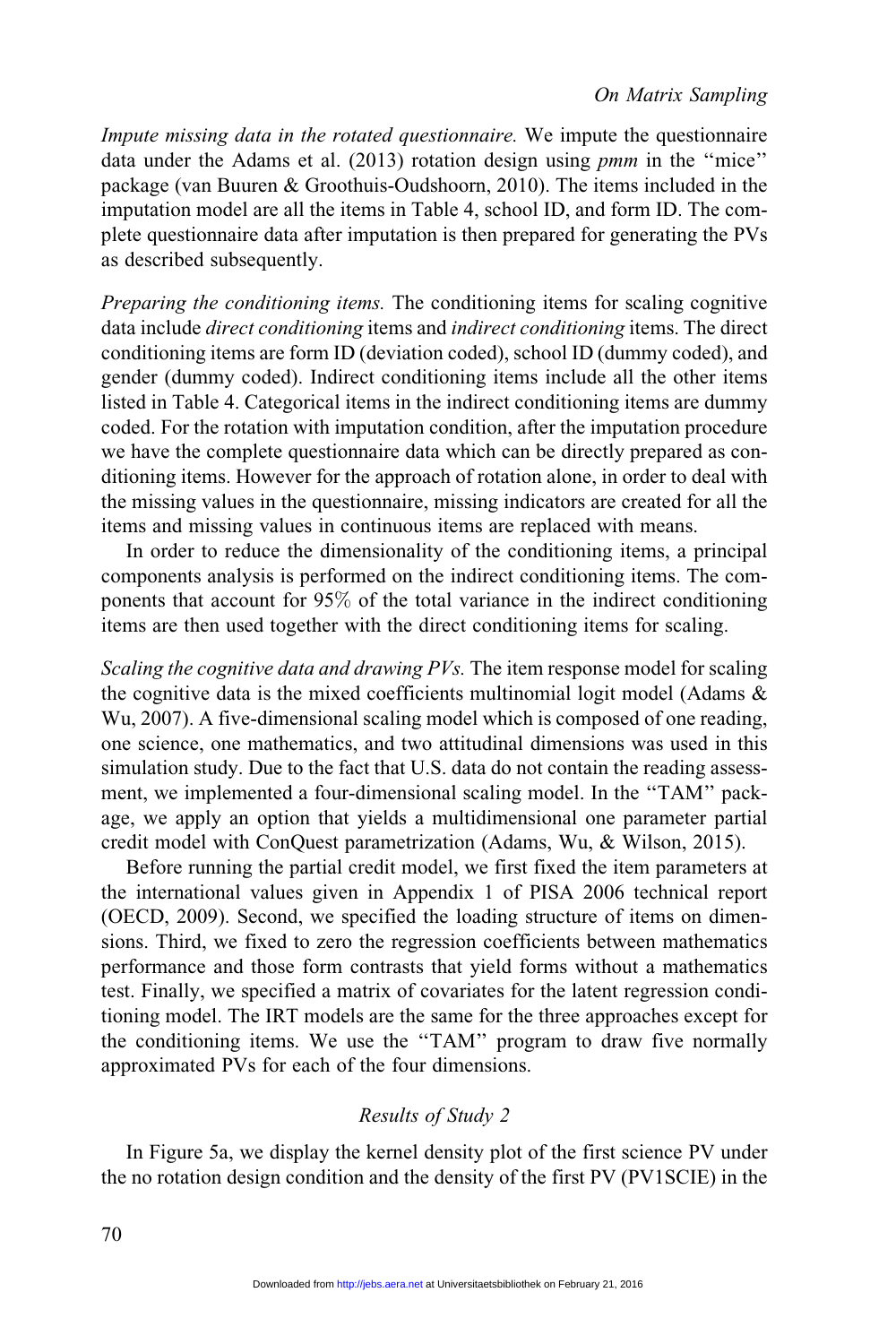

FIGURE 5. Kernel density plots of the first plausible value under the three approaches compared to the density of the first plausible values in the original data.

original questionnaire data. We see that the two densities almost overlap completely. This plot validates our procedure of generating PVs using the ''TAM'' package. We then compare the PVs under the two other approaches with the observed PV1SCIE. Figure 5b shows the comparison of the density plots of the first PV under the Adams et al. (2013) rotation design. Figure 5c and d displays the comparisons of the kernel density plots of the first PV under the approach of rotation with single imputation and five imputations, respectively. We can see that the densities of the first PV under all three approaches are very close to the original PV1SCIE. Table 5 provides the descriptive statistics for the densities shown in the plots. The results show that the PVs generated under the three approaches replicate PV1SCIE very well. Thus, we found no evidence of bias in the PVs using rotation alone or with imputation for U.S. data.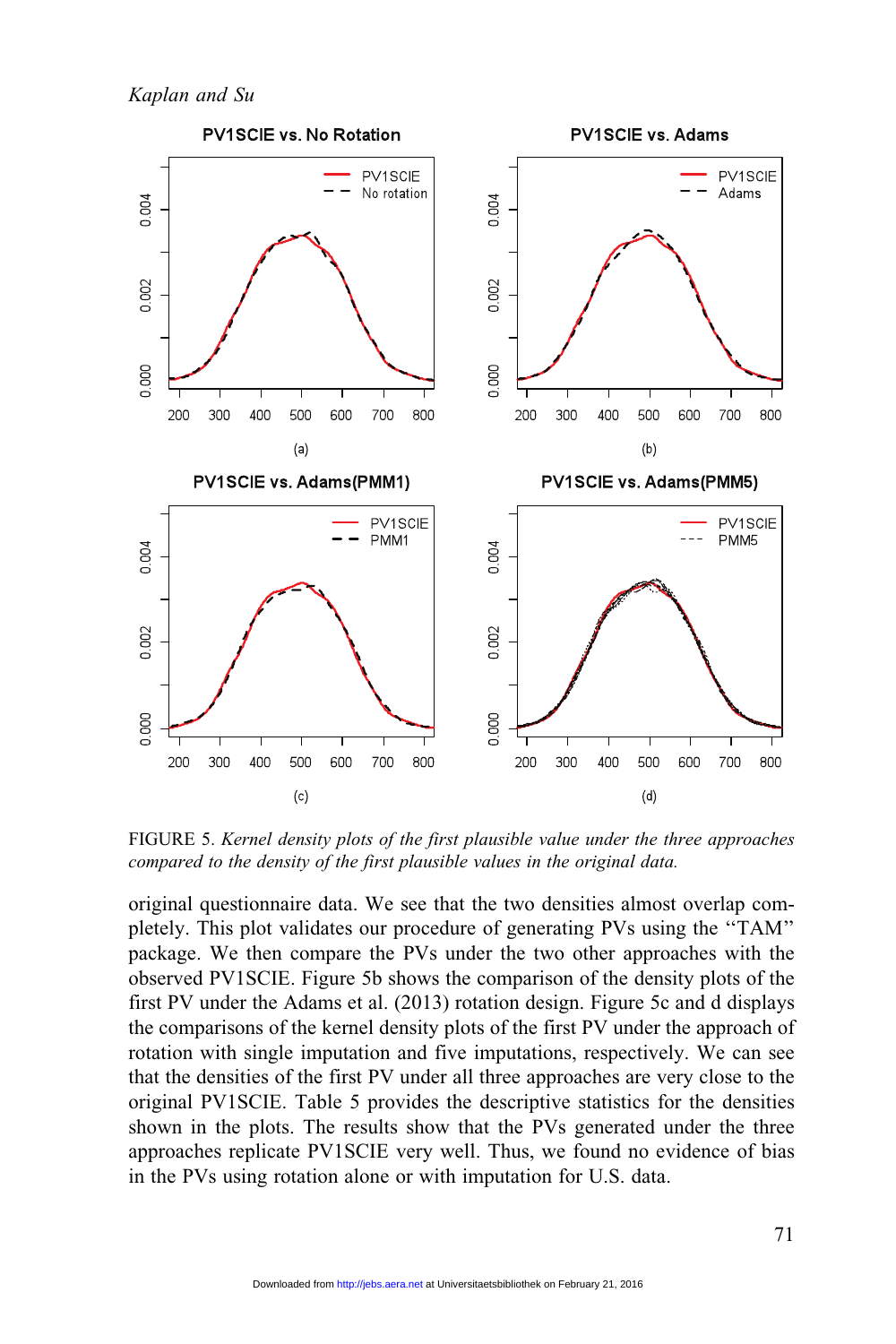#### TABLE 5.

|                                                | Mean   | SD. | $10\% - 25\%$                      | 75%                                | 90%    |
|------------------------------------------------|--------|-----|------------------------------------|------------------------------------|--------|
| No rotation                                    | 489.16 |     |                                    | 106.13 351.21 413.23 565.52 626.39 |        |
| Adams et al. (2013) rotation                   |        |     | 488.97 106.26 351.20 412.70 564.19 |                                    | 626.81 |
| Adams et al. $(2013)$ rotation ( <i>pmm</i> 1) |        |     | 489.67 107.43 350.74 410.56 567.69 |                                    | 628.89 |
| Adams et al. (2013) rotation<br>$(pmm 1_5)$    | 489.68 |     |                                    | 107.00 350.23 412.73 566.48        | 629.04 |
| Adams et al. (2013) rotation<br>$(pmm 2_5)$    | 489.05 |     |                                    | 108.04 348.54 409.68 566.65 628.56 |        |
| Adams et al. (2013) rotation<br>$(pmm 3_5)$    |        |     |                                    | 488.60 107.27 348.53 410.64 565.91 | 628.29 |
| Adams et al. (2013) rotation<br>$(pmm 4_5)$    | 489.43 |     |                                    | 107.33 349.29 412.45 565.65 627.44 |        |
| Adams et al. (2013) rotation<br>$(pmm 5_5)$    | 489.57 |     |                                    | 107.02 353.08 410.95 565.28 628.41 |        |

Descriptive Statistics on the First Plausible Value of the Science Dimension Generated Under Three Conditions

*Note.* pmm 1\_5 is the first imputation of the five imputations using *pmm. pmm* = *predictive mean* matching.

For the approach of matrix sampling with imputation, it is important that the questionnaire data maintain the original covariance structure after imputation. Thus, we calculate the pairwise correlations among the rotated sets of items after single imputation using pmm and compare them with the correlations calculated using the original data (not matrix sampled). We also compared the pairwise correlations between the imputed items and original items with the first PVs on science. The horizontal axis of Figure 6 displays the distribution of the difference between the correlations after imputation and the original correlations. We see that the correlations after imputation are not well preserved. We find that  $40\%$  of the correlations (in total 190 correlations) have more than 0.1 absolute difference compared to the original correlations. Nine correlations are even more extreme, exceeding 0.5 absolute difference. Although we did not find a pattern indicating why the correlations among some items are more biased than others, the amount and magnitude of the correlation difference deserve our attention. Furthermore, 85% of the correlations have negative difference indicating that the correlations generated under the Adams et al. (2013) matrix sampling design with imputation are strongly attenuated; the number of negative correlation differences is far more than the number of positive correlation differences. This result is consistent with the attenuation of the correlations in Study 1. Finally, for the correlations between the PVs and items, 5 correlations out of 19 exceed 0.1 absolute difference. Of 19 correlations, 14 have negative difference. In the following study, we suggest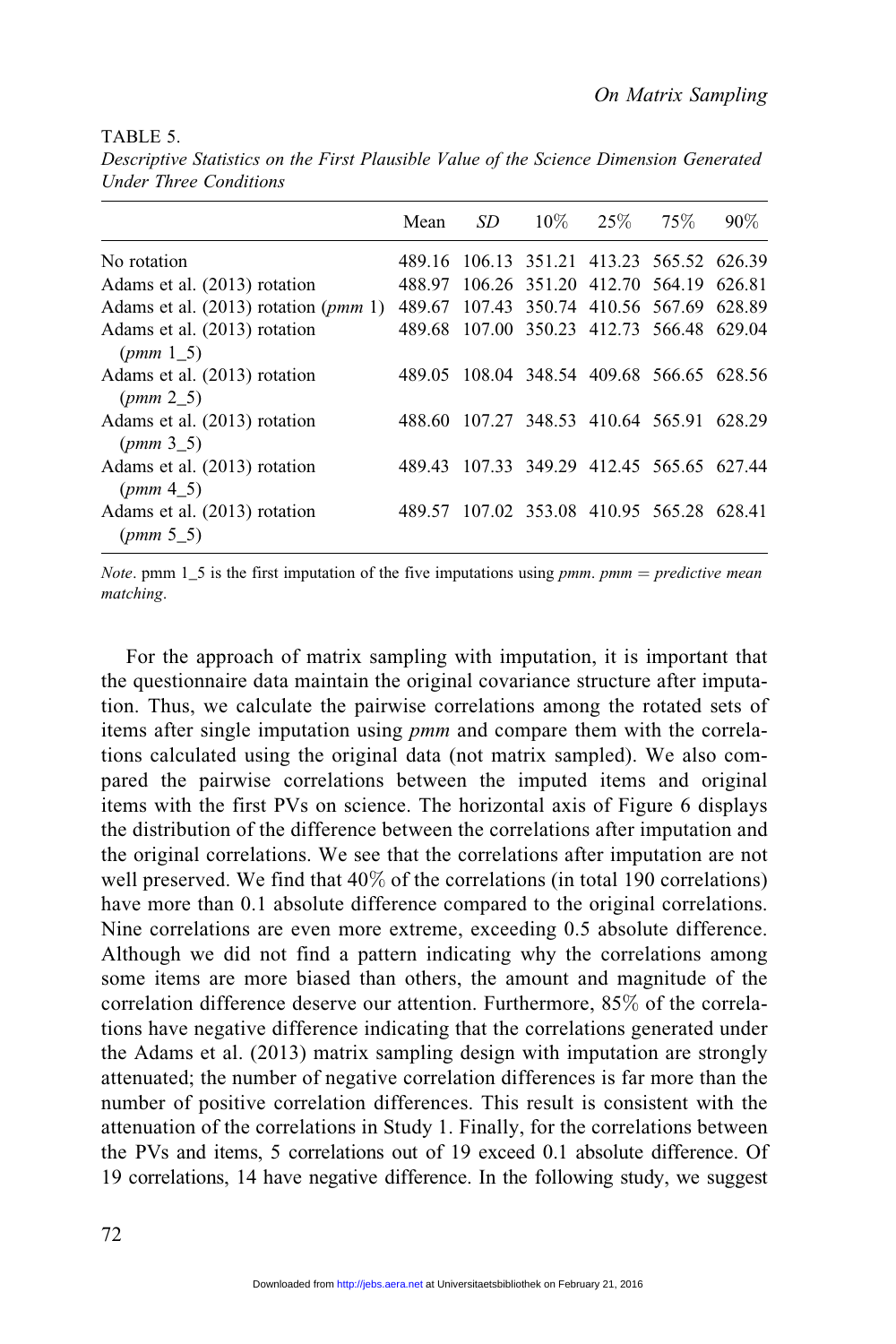

FIGURE 6. Comparison of bias in correlations between the Adams et al. (2013) design and partially balanced incomplete block matrix sampling design (PBIB) design.

a different matrix sampling design that may help better preserve the correlation structure among the items and  $PVs<sup>3</sup>$ .

## Study 3: Alternative Matrix Sampling Design Using PISA 2006

In this simulation study, we examine the properties of a partially balanced incomplete block matrix sampling design (PBIB) of the CQ and its impact on PV generation. In this design, we keep the common part of questionnaire items the same as in the Adams et al. (2013) design. However, here we arrange the 19 scales according to a partially balanced incomplete block design with three associate classes (Montgomery, 2012). The distribution of the associate classes for each pair of scales is shown in Table 6. For example, we find that Scales 1 and 3 appear together 3 times, Scales 1 and 2 appear together 4 times, and Scales 1 and 7 appear together 5 times. The design (without the common part) is shown in Table 7, where we see that the 19 scales (excluding the common part) are arranged in 19 clusters.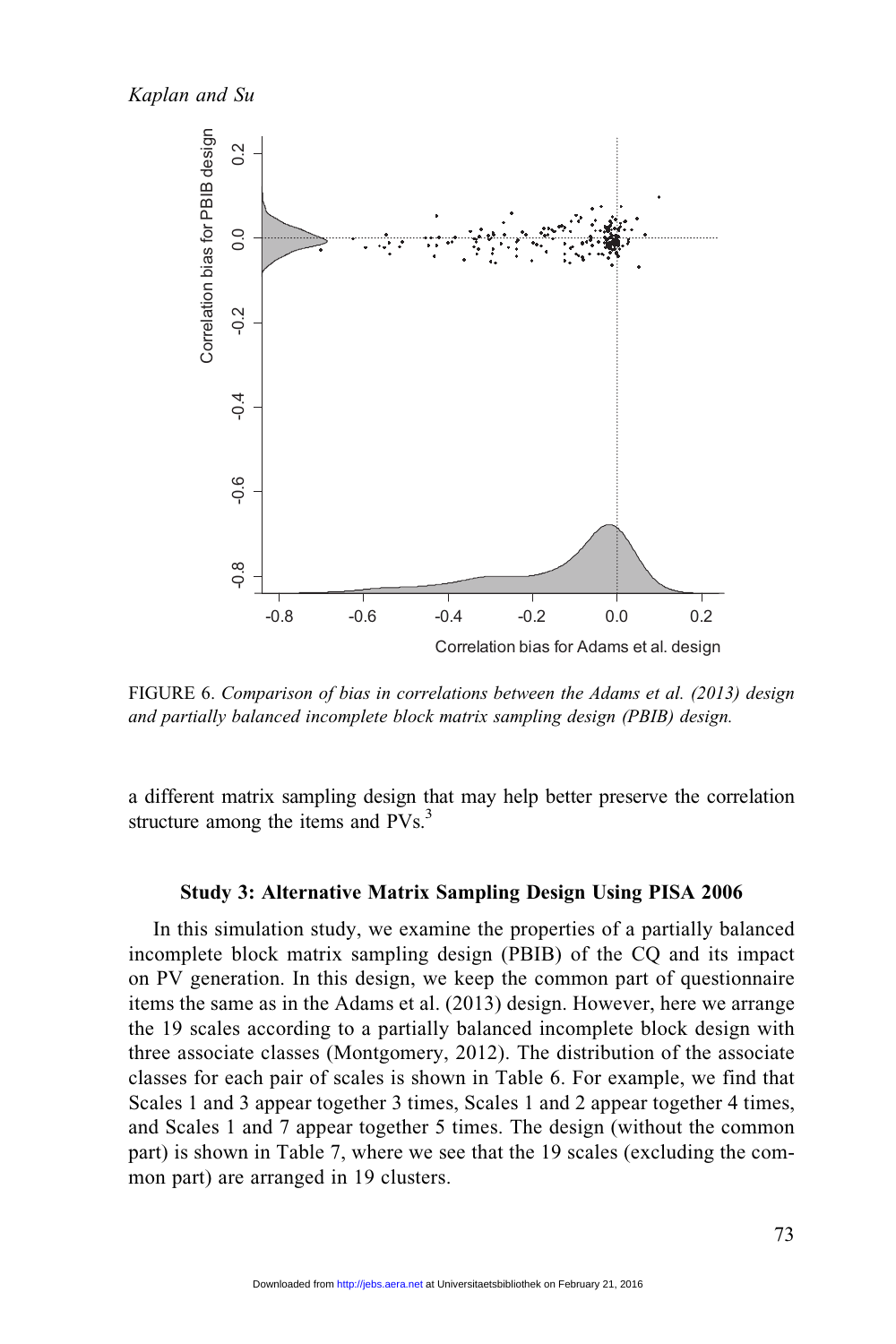| A BL |  |
|------|--|
|------|--|

Partially Balanced Incomplete Block Design With 3, 4, and 5 Associate Classes

| Scales |   |                |                |                |                |                |                |                | <b>Scales</b>  |                |                |    |    |                |                |                |    |    |                |
|--------|---|----------------|----------------|----------------|----------------|----------------|----------------|----------------|----------------|----------------|----------------|----|----|----------------|----------------|----------------|----|----|----------------|
|        | 1 | 2              | 3              | 4              | 5              | 6              | 7              | 8              | 9              | 10             | 11             | 12 | 13 | 14             | 15             | 16             | 17 | 18 | 19             |
| 1      | 9 | 4              | 3              | 4              | 4              | 4              | 5              | 3              | $\overline{4}$ | 4              | 3              | 4  | 4  | 4              | 4              | 5              | 3  | 5  | 5              |
| 2      | 4 | 9              | 3              | 5              | 4              | 4              | 4              | $\overline{4}$ | 4              | 4              | 3              | 4  | 4  | 4              | 5              | 4              | 4  | 4  | $\overline{4}$ |
| 3      | 3 | 3              | 9              | 3              | 4              | 4              | 4              | 5              | 5              | 3              | 5              | 5  | 4  | 4              | $\overline{4}$ | 4              | 4  | 4  | 4              |
| 4      | 4 | 5              | 3              | 9              | 4              | 4              | 3              | $\overline{4}$ | $\overline{4}$ | 4              | $\overline{4}$ | 4  | 4  | 4              | 5              | $\overline{4}$ | 4  | 4  | 4              |
| 5      | 4 | $\overline{4}$ | 4              | 4              | 9              | 5              | $\overline{4}$ | $\overline{4}$ | $\overline{4}$ | 4              | $\overline{4}$ | 4  | 4  | $\overline{4}$ | 4              | 4              | 4  | 4  | 3              |
| 6      | 4 | 4              | 4              | 4              | 5              | 9              | 4              | 4              | $\overline{4}$ | 4              | $\overline{4}$ | 4  | 4  | 3              | 4              | 3              | 4  | 4  | 5              |
| 7      | 5 | $\overline{4}$ | $\overline{4}$ | 3              | $\overline{4}$ | $\overline{4}$ | 9              | 4              | $\overline{4}$ | 4              | $\overline{4}$ | 3  | 5  | 4              | 4              | 4              | 4  | 4  | $\overline{4}$ |
| 8      | 3 | 4              | 5              | 4              | 4              | 4              | 4              | 9              | 4              | 5              | 5              | 4  | 4  | 4              | 3              | 4              | 4  | 4  | 3              |
| 9      | 4 | 4              | 5              | 4              | 4              | 4              | 4              | 4              | 9              | $\overline{4}$ | $\overline{4}$ | 3  | 4  | 4              | $\overline{4}$ | 4              | 4  | 4  | 4              |
| 10     | 4 | 4              | 3              | 4              | 4              | 4              | 4              | 5              | $\overline{4}$ | 9              | 4              | 5  | 4  | 4              | 4              | 4              | 4  | 4  | 3              |
| 11     | 3 | 3              | 5              | 4              | 4              | 4              | 4              | 5              | $\overline{4}$ | 4              | 9              | 4  | 4  | $\overline{4}$ | 4              | 4              | 4  | 4  | 4              |
| 12     | 4 | 4              | 5              | $\overline{4}$ | 4              | $\overline{4}$ | 3              | 4              | 3              | 5              | 4              | 9  | 4  | 4              | $\overline{4}$ | 4              | 4  | 4  | 4              |
| 13     | 4 | 4              | $\overline{4}$ | 4              | 4              | 4              | 5              | $\overline{4}$ | $\overline{4}$ | 4              | $\overline{4}$ | 4  | 9  | 4              | 3              | 4              | 4  | 4  | 4              |
| 14     | 4 | 4              | 4              | 4              | 4              | 3              | 4              | $\overline{4}$ | 4              | $\overline{4}$ | $\overline{4}$ | 4  | 4  | 9              | $\overline{4}$ | 4              | 4  | 4  | 5              |
| 15     | 4 | 5              | 4              | 5              | 4              | 4              | 4              | 3              | $\overline{4}$ | 4              | $\overline{4}$ | 4  | 3  | $\overline{4}$ | 9              | 4              | 4  | 4  | 4              |
| 16     | 5 | 4              | 4              | 4              | 4              | 3              | 4              | $\overline{4}$ | $\overline{4}$ | 4              | $\overline{4}$ | 4  | 4  | $\overline{4}$ | 4              | 9              | 4  | 4  | 4              |
| 17     | 3 | 4              | 4              | 4              | 4              | 4              | 4              | 4              | 4              | 4              | $\overline{4}$ | 4  | 4  | 4              | 4              | 4              | 9  | 4  | 5              |
| 18     | 5 | 4              | 4              | 4              | 4              | 4              | 4              | $\overline{4}$ | 4              | $\overline{4}$ | $\overline{4}$ | 4  | 4  | 4              | $\overline{4}$ | 4              | 4  | 9  | 3              |
| 19     | 5 | 4              | 4              | 4              | 3              | 5              | 4              |                | 4              | 3              | 4              | 4  | 4  | 5              | $\overline{4}$ | $\overline{4}$ | 5  | 3  | 9              |

In order to simulate the partially balanced incomplete design with U.S. data from PISA 2006, we randomly assign the clusters to the students and delete the data that students should not have due to the design shown in Table 6. Then we impute the questionnaire data using *pmm* with single imputation and MIs. The items included in the imputation model are school ID, block ID, the common items, and the 19 rotated items. We then scale the cognitive items and draw PVs as described in Study 2.

## Results of Study 3

Figure 7 compares the kernel density plot of the first PV with one and five imputations under the PBIB rotation design to the density of the first PVs PV1SCIE in the data set. The overlapping densities suggest that there is no evidence that the PBIB design produces bias when generating the PVs using the U.S. data. The vertical axis of Figure 6 shows the distribution of the differences in the correlations under the PBIB design. We note that the distribution of the differences is much narrower compared to the distribution of the differences under the Adams et al. design. We find that among the items themselves, no correlation exceeds 0.1 in absolute difference compared to the original correlations.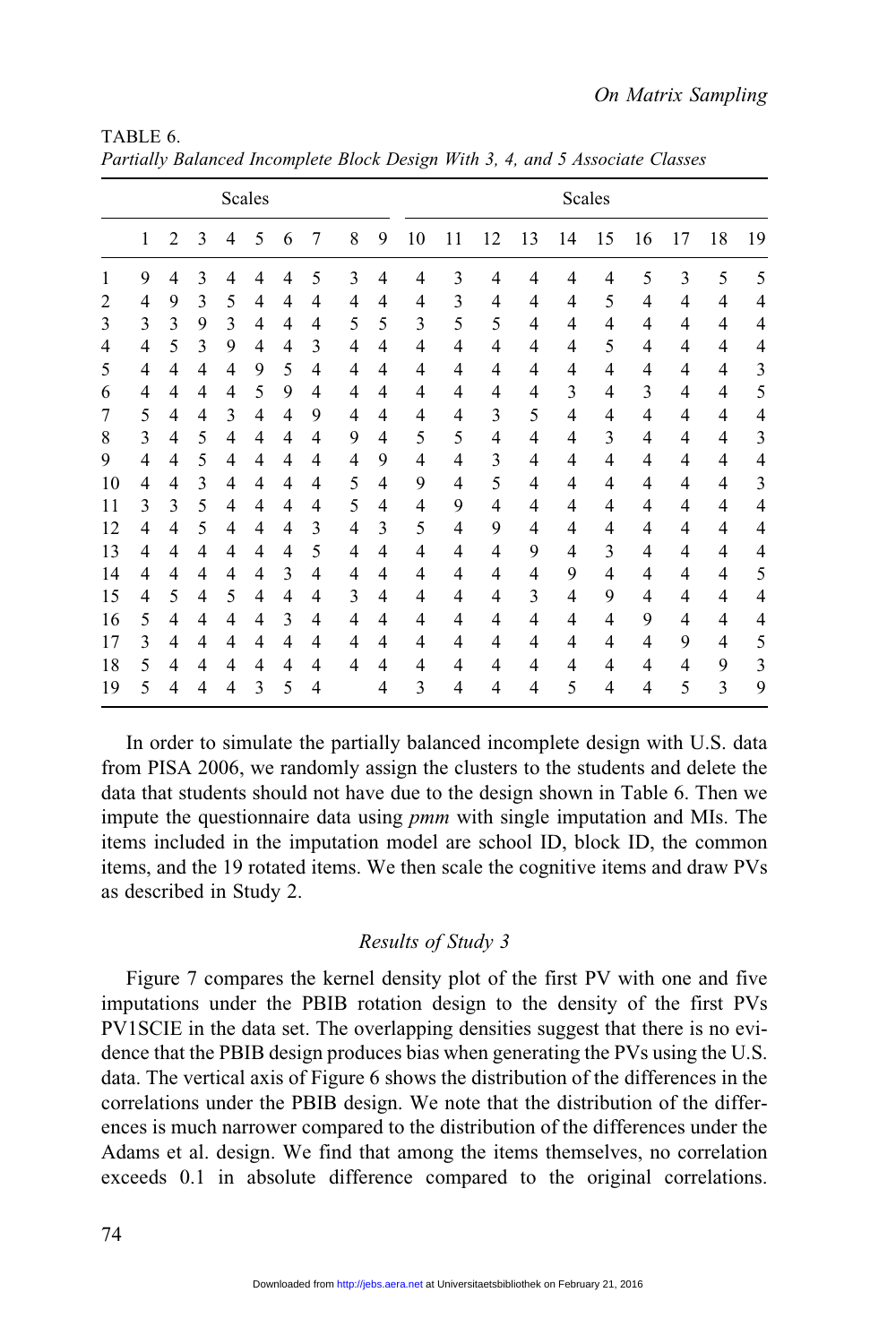| Cluster ID | Scales   |                |                  |                  |                  |   |                  |                  |                  |                  |                  |              |              |                |                  |                  |              |              |                  |
|------------|----------|----------------|------------------|------------------|------------------|---|------------------|------------------|------------------|------------------|------------------|--------------|--------------|----------------|------------------|------------------|--------------|--------------|------------------|
|            | 1        | $\overline{2}$ | 3                | 4                | 5                | 6 | 7                | 8                | 9                | 10               | 11               | 12           | 13           | 14             | 15               | 16               | 17           | 18           | 19               |
| 1          | $\Omega$ |                | 1                | $\theta$         |                  |   | 0                |                  | $\theta$         | 1                | 1                | 1            | $\theta$     | 1              | $\theta$         | $\theta$         | $\theta$     | $\theta$     | $\mathbf{0}$     |
| 2          | 1        | 1              | $\theta$         | $\theta$         | $\theta$         | 1 | 1                | $\theta$         | 1                | 1                | $\theta$         | $\theta$     | $\theta$     | $\theta$       | 1                | $\theta$         | 1            | 1            | $\theta$         |
| 3          | 1        | 1              | $\boldsymbol{0}$ | 1                | $\boldsymbol{0}$ | 0 | $\boldsymbol{0}$ | 1                | $\boldsymbol{0}$ | $\boldsymbol{0}$ | $\boldsymbol{0}$ | 1            | $\mathbf{0}$ | 1              | 1                | 1                | $\mathbf{0}$ | 1            | $\mathbf{0}$     |
| 4          | $\theta$ | 1              | $\theta$         | $\theta$         | $\theta$         | 0 | $\theta$         | 1                | 1                | 1                | $\theta$         | $\mathbf{0}$ | 1            | 1              | $\boldsymbol{0}$ | 1                | 1            | $\theta$     | 1                |
| 5          | $\theta$ | 1              | 1                | $\theta$         | 1                | 0 | 1                | $\theta$         | $\theta$         | $\theta$         | $\boldsymbol{0}$ | 1            | 1            | $\theta$       | 1                | 1                | 1            | $\theta$     | $\boldsymbol{0}$ |
| 6          | $\theta$ | 1              | $\theta$         | 1                | $\theta$         |   | $\theta$         | $\theta$         | $\theta$         | $\Omega$         | 1                | 1            | 1            | $\theta$       | $\theta$         | $\theta$         | 1            | 1            | 1                |
| 7          | 1        | $\mathbf{0}$   | $\theta$         | $\theta$         | 1                | 1 | 1                | 1                | $\mathbf{0}$     | 0                | 1                | $\theta$     | $\theta$     | $\theta$       | $\theta$         | 1                | 1            | $\mathbf{0}$ | 1                |
| 8          | $\theta$ | $\mathbf{0}$   | 1                | 1                | 0                | 0 |                  |                  | 1                | $\boldsymbol{0}$ | 1                | $\mathbf{0}$ | 1            | 1              | $\boldsymbol{0}$ | $\theta$         | 1            | $\mathbf{0}$ | $\mathbf{0}$     |
| 9          | $\theta$ | $\theta$       | 1                | 1                | $\theta$         | 1 | $\theta$         |                  | $\overline{0}$   | 1                | $\theta$         | 1            | $\theta$     | $\theta$       | 1                | $\theta$         | 1            | $\theta$     | 1                |
| 10         | 1        | $\mathbf{0}$   | $\boldsymbol{0}$ | 1                | 1                | 1 | $\mathbf{0}$     | $\boldsymbol{0}$ | 1                | 1                | $\boldsymbol{0}$ | 1            | 1            | $\mathbf{0}$   | $\boldsymbol{0}$ | 1                | $\mathbf{0}$ | $\mathbf{0}$ | $\mathbf{0}$     |
| 11         | 1        | $\mathbf{0}$   | 1                | $\theta$         | 1                | 0 | $\boldsymbol{0}$ | $\theta$         | 1                | $\boldsymbol{0}$ | $\mathbf{0}$     | 1            | $\theta$     | 1              | $\boldsymbol{0}$ | $\boldsymbol{0}$ | 1            | 1            | 1                |
| 12         | $\theta$ | 1              | $\theta$         | 1                | 1                | 1 | 1                | $\theta$         | 1                | $\theta$         | $\theta$         | $\theta$     | $\theta$     | $\mathbf{1}$   | 1                | $\theta$         | $\theta$     | $\mathbf{0}$ | 1                |
| 13         | 1        | 1              | $\theta$         | 1                | 1                | 0 |                  | 1                | $\mathbf{0}$     | 1                | $\boldsymbol{0}$ | $\mathbf{0}$ | 1            | $\overline{0}$ | $\theta$         | $\theta$         | $\theta$     | 1            | $\mathbf{0}$     |
| 14         | 1        | $\mathbf{0}$   | $\theta$         | $\boldsymbol{0}$ | $\theta$         | 0 |                  | $\theta$         | $\mathbf{0}$     | 1                | 1                | 1            | 1            | 1              | 1                | $\boldsymbol{0}$ | $\mathbf{0}$ | $\mathbf{0}$ | 1                |
| 15         | $\theta$ | $\mathbf{0}$   | 1                | $\theta$         | $\theta$         | 0 | 1                | 1                | 1                | 1                | 1                | 1            | $\Omega$     | $\mathbf{0}$   | $\theta$         | 1                | $\theta$     | $\mathbf{1}$ | $\mathbf{0}$     |
| 16         | 1        | $\theta$       | 1                | $\theta$         | $\theta$         | 1 | 1                | $\theta$         | $\theta$         | $\theta$         | $\theta$         | $\theta$     | 1            | 1              | $\theta$         | 1                | $\theta$     | 1            | 1                |
| 17         | $\theta$ | $\theta$       | 1                | $\theta$         | 1                | 1 | $\theta$         | 1                | 1                | $\theta$         | 1                | $\theta$     | 1            | $\theta$       | 1                | $\theta$         | $\theta$     | 1            | $\theta$         |
| 18         | $\theta$ | $\mathbf{0}$   | $\boldsymbol{0}$ | 1                | 1                | 0 | $\boldsymbol{0}$ | $\boldsymbol{0}$ | $\boldsymbol{0}$ | 1                | 1                | $\mathbf{0}$ | $\mathbf{0}$ | 1              | 1                | 1                | 1            | 1            | $\boldsymbol{0}$ |
| 19         | 1        | 1              | 1                | 1                | $\theta$         | 0 | $\theta$         | $\theta$         | 1                | $\theta$         | 1                | $\mathbf{0}$ | $\theta$     | $\overline{0}$ | 1                | 1                | $\mathbf{0}$ | $\mathbf{0}$ | 1                |

TABLE 7. Partially Balanced Incomplete Block Design for the 19 Questionnaire Scales

Note. A "1" denotes the presence of the scale in the cluster, "0", other size.



FIGURE 7. Kernel density plots of the first plausible value under the partially balanced incomplete block matrix sampling design (PBIB) rotation design compared to the density of the first plausible value in the original data.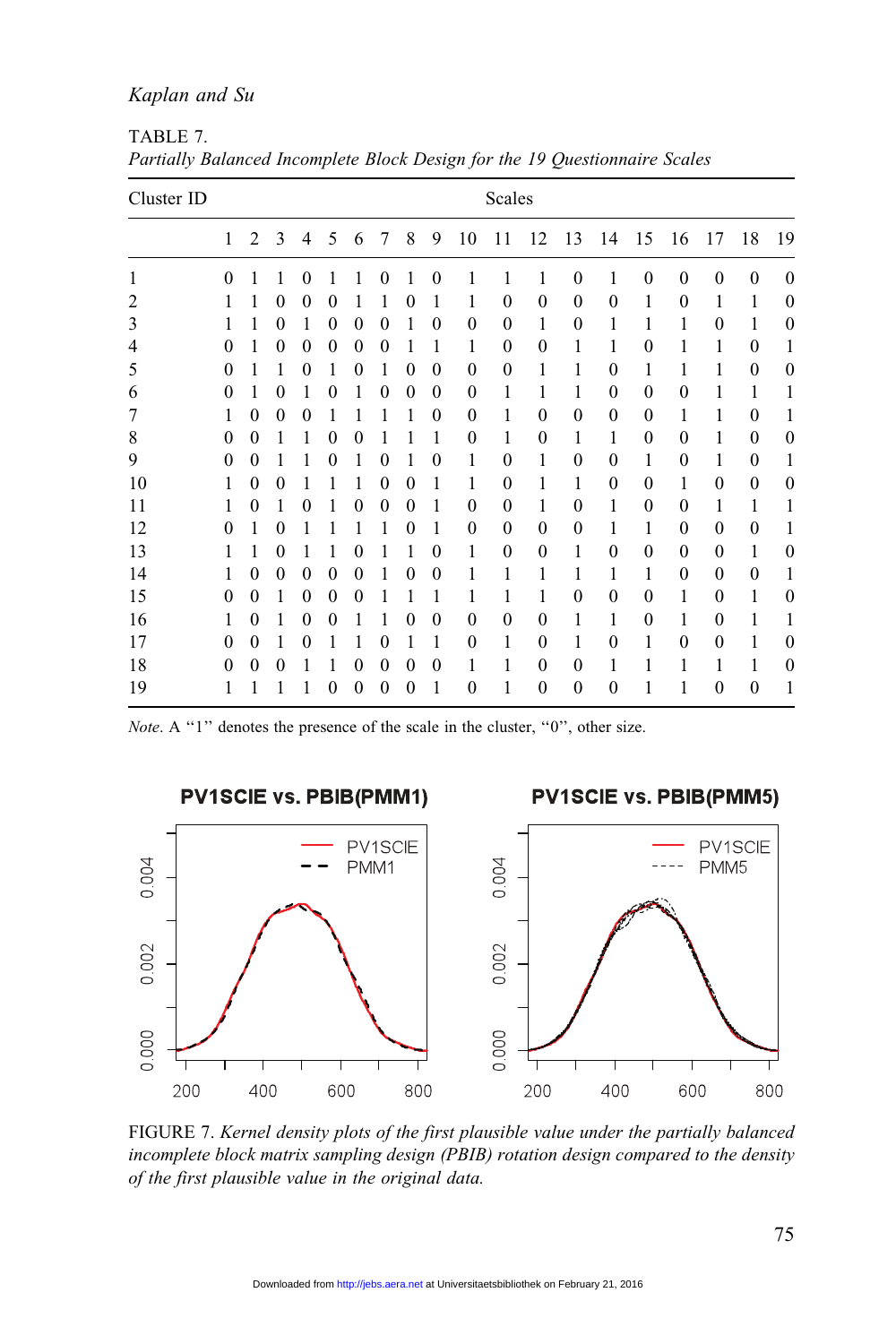Furthermore, 96% of the correlation differences are less than .05. We find significant improvement in the number and magnitude of bias in correlations among the items compared to Adams et al. (2013) rotation design. Regarding the direction of the difference, 55% correlation differences have negative signs. Because the number of negative correlation differences is close to the number of positive correlation differences, we conclude that there is no evidence of extensive attenuation in the correlations among the items after the single imputation using *pmm*.

The correlation difference between the PVs and items is smaller compared to the difference in Adams et al. (2013) rotation design. Only one correlation was observed that had a 0.1 absolute difference. However, the attenuation between the PVs and items is still an issue, since 14 of the 19 correlations are negatively biased. The results suggest that it is possible to have a matrix sampling design that preserves the marginal distributions of the PVs and the covariance structure among the items and PVs after imputation. Further studies on improving the correlations between PVs and rotated items are still needed.

## Conclusions

This article presented three interrelated studies focusing on the issue of CQ rotation and its implications for the generation of PVs in large-scale assessments. Study 1 focused on the performance of three imputation algorithms and concluded that *pmm* performed best with respect to generating marginal distributions of imputed scales that match closely those of the observed data. Study 2 examined the quality of PV generation using pmm-imputed CQ data and served as a partial replication of Adams et al. (2013). We found that regardless of whether one uses a fully imputed CQ or the CQ without imputation, excellent recovery of the marginal distributions of the PVs is observed, at least for the U.S. data. However, we find that correlations among the imputed items are attenuated. Finally, Study 3 explored a partially balanced incomplete block design for the CQ to examine whether it could reproduce the marginal distributions and correlation structure of the data. We found that the design examined in this article was successful in reproducing the correlation structure of the data and, in addition, reproduced the marginal distributions of the PVs as expected.

The evidence presented in this article argues for seriously considering questionnaire rotation as an option for increasing contextual information in largescale assessments. However, a set of issues, beyond the scope of this article, must still be resolved in order to fully warrant questionnaire rotation (see also von Davier, 2013). First, additional studies of imputation methods need to be examined. As noted, we found that *pmm* was fast and accurate, whereas polytomous logistic regression and Bayesian linear regression did not perform as well. However, the methods examined in this study are by no means exhaustive of the range of missing data imputation methods now readily available. In a similar example,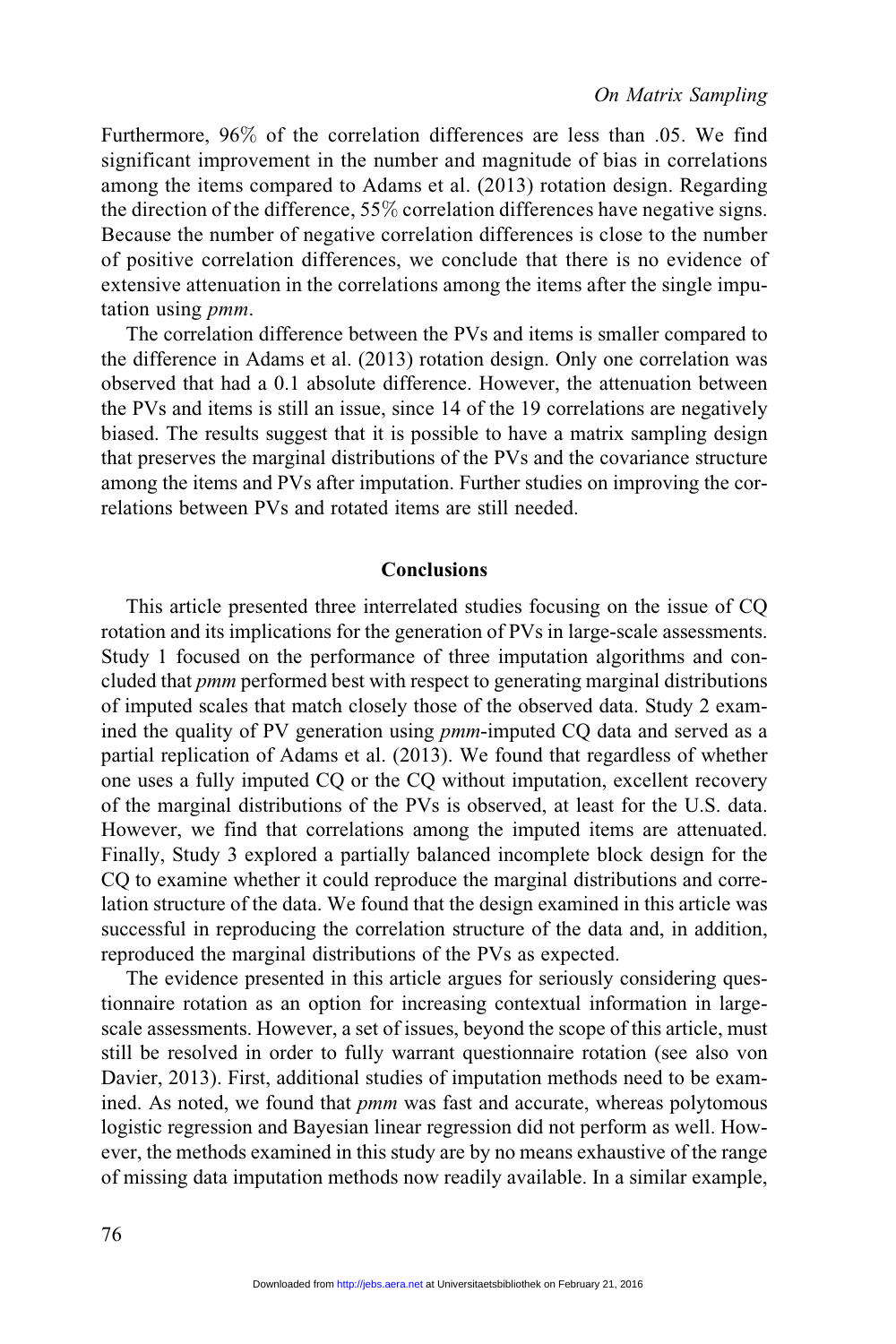a study of data fusion for large-scale assessments was presented in Kaplan and McCarty (2013) who examined a much large number of imputation methods. In their study, Kaplan and McCarty (2013) focused on creating a synthetic cohort of data from PISA and TALIS and presented an experimental evaluation of a representative group of data fusion methods using data from Iceland—the only OECD country that implemented both PISA and TALIS to all members of the relevant populations. On the basis of Rässler's (2002) criterion, Kaplan and McCarty (2013) found that Bayesian bootstrap predictive mean matching (Meinfelder, 2011; Rubin, 1981) and the EM-bootstrap (Honaker, King, & Blackwell, 2010) performed best with respect to creating a usable synthetic data file for research purposes.

A second issue concerns attenuation in relationships among the CQ imputed values and the PVs. This issue relates to the general advice given in the MI literature regarding the use of all available information when imputing missing data. As pointed out by Rubin (1987) and emphasized in the context of imputation in large-scale assessments by von Davier (2009, 2013), it is essential that all available information be used when imputing missing data. In the context of our article, if the PVs are not included as part of the imputation model for the CQ, then analyses involving the CQ and the PVs (such as regression models) will likely be biased. However, to address this problem would require a massive imputation of the PVs and the CQ simultaneously. Such an analysis was beyond the scope of this article and possibly not feasible from the point of view of a large-scale assessment operation. Nevertheless, we do believe that future research should examine simultaneous imputation of the PVs and CQ. We predict that with simultaneous imputation of the PVs and CQ that we will see little improvement in reproducing the marginal distributions of the PVs for purposes of policy reporting nor will we see much improvement in reproducing marginal and joint distributions among the CQ variables themselves. We predict that we will see improvement in correlations as well as model-based analyses involving the CQ and the PVs.

A third issue concerns the impact of CQ rotation in the context of small area estimation. Specifically, policy makers may be interested in obtaining reliable estimates of proficiency in cognitive domains for small geographic areas or demographic subgroups that were not directly accessed in the sampling frame. The topic of small-area estimation is beyond the scope of this article, but suffice to say that methods for small area estimation involve ''borrowing strength'' from similar areas with sufficient data to be used to provide predictions of performance for small demographic subgroups or areas (see e.g., Ghosh & Rao, 1994; Rao, 2004). Clearly, the use of matrix sampling alone or with imputation can have a impact on the prediction of proficiency in small areas, and this topic requires additional work before matrix sampling of the CQ can be confidently recommended. Concerns associated with the second issue raised above are relevant here as well.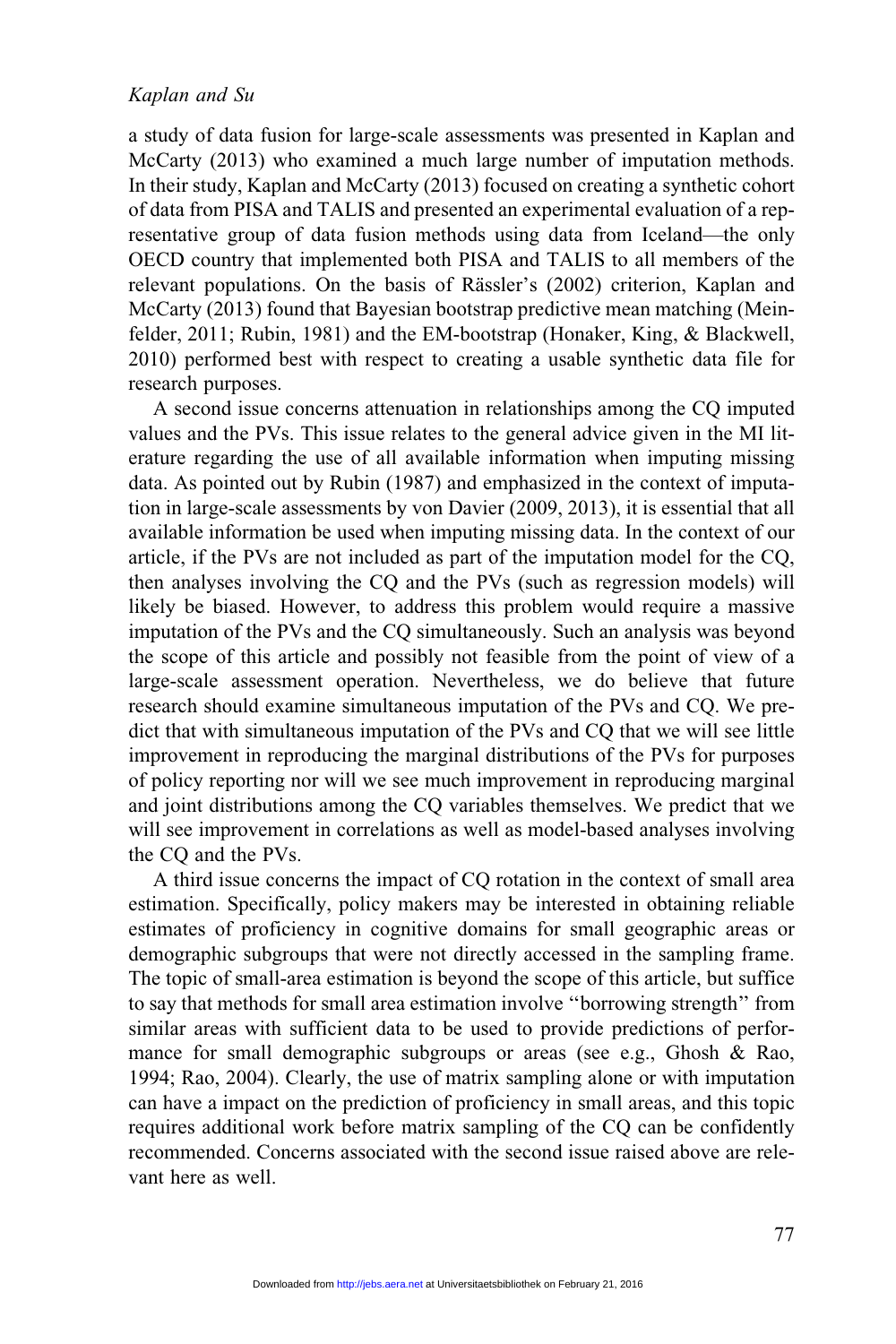Finally, it is important to examine alternative rotation designs beyond those presented in this article. The PISA 2012 rotation design provides excellent recovery of marginal distributions regardless of how the missing data are imputed, but with imputation, the correlation structure can be considerably biased. The partially balanced incomplete block design proposed in Study 3 seems to resolve this issue, but it was by no means exhaustive of the range of matrix sampling designs available.

The additional research questions raised in the previous paragraphs can, in principle, be addressed during the field trial stage of a large-scale assessment or through supplementary research supported by the organizing bodies of these large-scale assessments (e.g., OECD, International Association for the Evaluation of Educational Achievement [IEA], U.S. Department of Education). It is during the field trial stage that cognitive and noncognitive assessment items are trialed and their psychometric properties studied. We argue the field trial stage should also be used to examine different matrix sampling designs along with different imputation algorithms. In this way, a cumulative body of evidence regarding matrix sampling of CQs can be developed and discussed during the design of phase of large-scale educational assessments.

#### Declaration of Conflicting Interests

The author(s) declared no potential conflicts of interest with respect to the research, authorship, and/or publication of this article.

#### Funding

The author(s) received no financial support for the research, authorship, and/or publication of this article.

#### **Notes**

- 1. The other two levels are ''preserving individual values'' and ''preserving joint distributions."
- 2. In this article, we use the PISA nomenclature of ''forms'' and ''clusters.'' In some large-scale assessments these are referred to as ''booklets'' and ''blocks,'' respectively.
- 3. Correlation matrices from which Figure 6 is derived are available on request.

#### References

- Adams, R. J., Lietz, P., & Berezner, A. (2013). On the use of rotated context questionnaires in conjunction with multilevel item response models. Large-Scale Assessments in Education, 1, 5. Retrieved from http://www.largescaleassessmentsineducation.com/ content/1/1/5
- Adams, R. J., Wilson, M., & Wu, M. (1997). Multilevel item response models: An approach to errors in variables regression. Journal of Educational and Behavioral Statistics, 22, 47–76.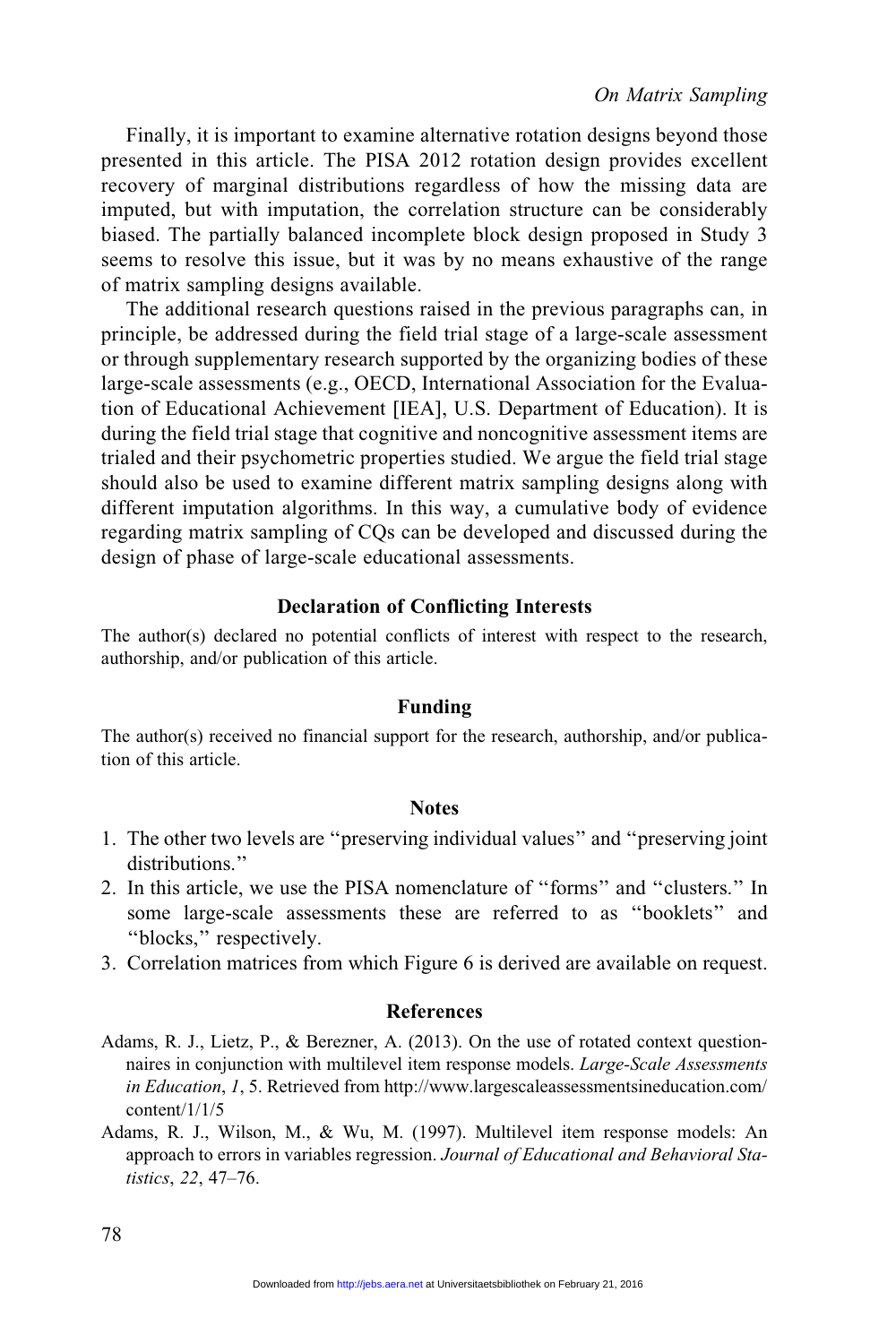- Adams, R. J., & Wu, M. (2007). The mixed-coefficients multinomial logit model. A generalized form of the Rasch model. In M. von Davier & C. H. Carstensen (Eds.), Multivariate and mixture distribution Rasch models: Extensions and applications (pp. 55– 76). New York, NY: Springer.
- Adams, R. J., Wu, M. L., & Wilson, M. R. (2015). ACER conquest 4.0. Melbourne, Australia: ACER.
- Enders, C. K. (2010). Applied missing data analysis. New York, NY: The Guilford Press.
- Frey, A., Hartig, J., & Rupp, A. A. (2009). An NCME instructional module on booklet designs in large-scale assessments of student achievement: Theory and practice. Educational Measurement: Issues and Practice, 28, 39–53.
- Ghosh, M., & Rao, J. N. K. (1994). Small area estimation: An appraisal. Statistical Science, 9, 55–93.
- Gonzalez, E., & Rutkowski, L. (2010). Principles of multiple matrix booklet designs and parameter recovery in large-scale assessments. IEA-ETS Research Institute Monograph, 3, 125–156.
- Honaker, J., King, G., & Blackwell, M. (2010). Amelia II: A program for missing data [Computer software manual]. Retrieved from http://CRAN.R-project.org/packa  $ge=A$ melia (R package version 1.2-18)
- Kaplan, D., & McCarty, A. T. (2013). Data fusion with international large scale assessments: A case study using the OECD PISA and TALIS surveys. Large-Scale Assessments in Education, 1, 6. Retrieved from http://www.largescaleassess mentsineducation.com/content/1/1/6
- Kiefer, T., Robitzsch, A., & Wu, M. (2014). TAM: Test analysis modules [Computer software manual]. Retrieved from http://CRAN.R-project.org/package=TAM (R package version 1.0-3.18-1).
- Little, R. J. A., & Rubin, D. B. (2002). Statistical analysis with missing data (2nd. ed.). New York, NY: Wiley.
- Meinfelder, F. (2011). BaBooN: Bayesian bootstrap predictive mean matching multiple and single imputation for discrete data [Computer software manual]. Retrieved from http://CRAN.R-project.org/package=BaBooN (R package version 2.14.0).
- Mislevy, R. J. (1991). Randomization-based inference about latent variables from complex samples. Psychometrika, 56, 177–196.
- Mislevy, R. J., Beaton, A. E., Kaplan, B., & Sheehan, K. M. (1992). Estimating population characteristics from sparse matrix samples of item responses. Journal of Educational Measurement, 29, 133–161.
- Montgomery, D. C. (2012). Design and analysis of experiments (8th ed.). Hoboken, NJ: Wiley.
- Organization for Economic Cooperation and Development. (2006). Assessing scientific, reading, and mathematical literacy: A framework for PISA 2006. Paris, France: Author.
- Organization for Economic Cooperation and Development. (2009a). Creating effective teaching and learning results: First results from TALIS. Paris, France: Author.
- Organization for Economic Cooperation and Development. (2009b). PISA 2006 technical report. Paris, France: Author.
- Organization for Economic Cooperation and Development. (2013). The PISA 2012 assessment and analytic framework: Mathematics, reading, science, problem solving, and financial literacy. Paris, France: Author.